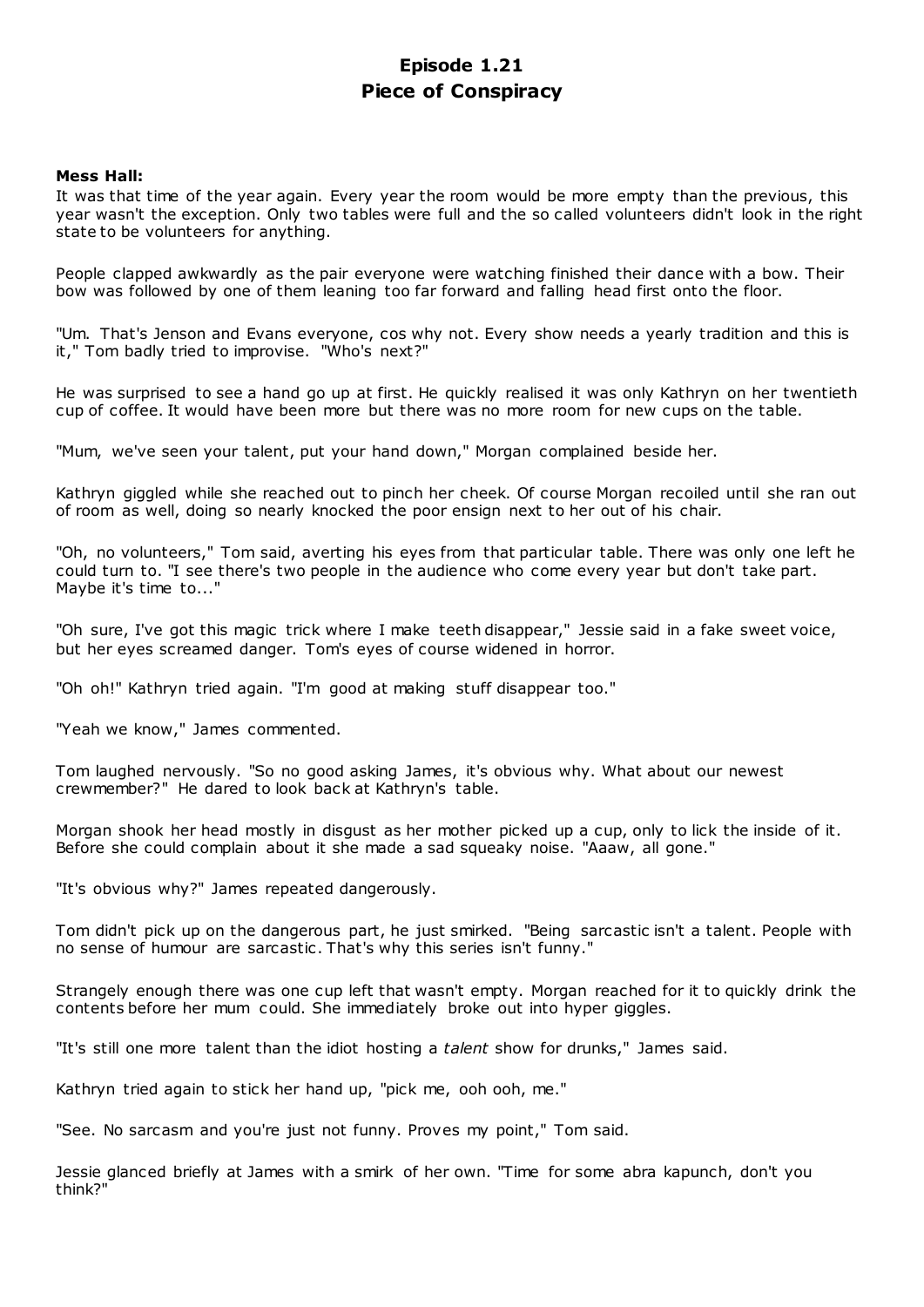"Oh like abra kadabra, now that's funny," Tom laughed before it really hit him. Jessie was already up on her feet and on her way over when he ran away.

"Aaaw. I wanted to do my dying birdie dance," Kathryn pouted. She patted Morgan's hand right before standing up. "It's his loss, I'm not coming next year right sweetie-weetie." Morgan just giggled in response. Kathryn stomped off without realising that her daughter wasn't following her.

Harry stared at the mostly empty room in disappointment. "I think if even Neelix didn't want to come to this, that's a bad sign." He shook his head and left.

Only Morgan was left still giggling at a table filled with empty cups of coffee.

#### **Cargo Bay Two:**

While Tani snoozed in one of the alcoves, Naomi seemed to be wide awake and insistent on hanging around with Seven. The ex-drone was far more interested in messing around with her own alcove.

"Redecorating isn't work," Naomi pouted.

"Aesthetics are irrelevant," Seven retorted. "I'm modifying the alcove to function as a cortical processing subunit."

The doors opened for Morgan, who took twice as long to walk in as she kept going sideways.

"Yeah I thought that's what you were doing, but I'm trying to get the people who hate Wesley to stop sending me similar hate mail," Naomi said.

"Good, then I don't need to explain it," Seven said.

Morgan pulled a face at the pair, at least it stopped her from giggling for a few seconds. "Wait a minute. The computer said it was eleven pm not am."

Seven raised her eyebrow, "perhaps you should use Borg cycles or something easier like the twenty four hour system."

Morgan scowled at her. "I was just saying it's a bit weird that Naomi's bugging you to play with her at *your* bedtime."

Naomi shifted her eyes nervously. "Um, I... Seven and I always play at this time."

Seven decided to ignore the oldest of the two girls, she turned to address Naomi. "Voyager collects a great deal of information; sensor scans, astrometric data, engineering updates, away team casualty reports."

Naomi's eyes lit up, "the results of our kadis-kot tournament?"

"That too," Seven smiled a little. "The crew must read and study this information, which is inefficient. These data nodes will download that information and upload it into the alcove."

"Which will download it into you," Naomi understood.

"Wow. You become more and more Human every day you big, big lug," Morgan laughed.

Seven barely turned her head to look at her. "So shall I drink alcohol and stumble around the ship?"

Morgan pulled a face, "alcohol? I doubt that would make you more interesting, but whatever." It took a few tries to get up the only step, each time was more hilarious to her. "Who keeps moving this?"

"She smells like Janeway," Naomi commented while pulling a disgusted face.

"You don't need to regenerate until tomorrow," Seven said.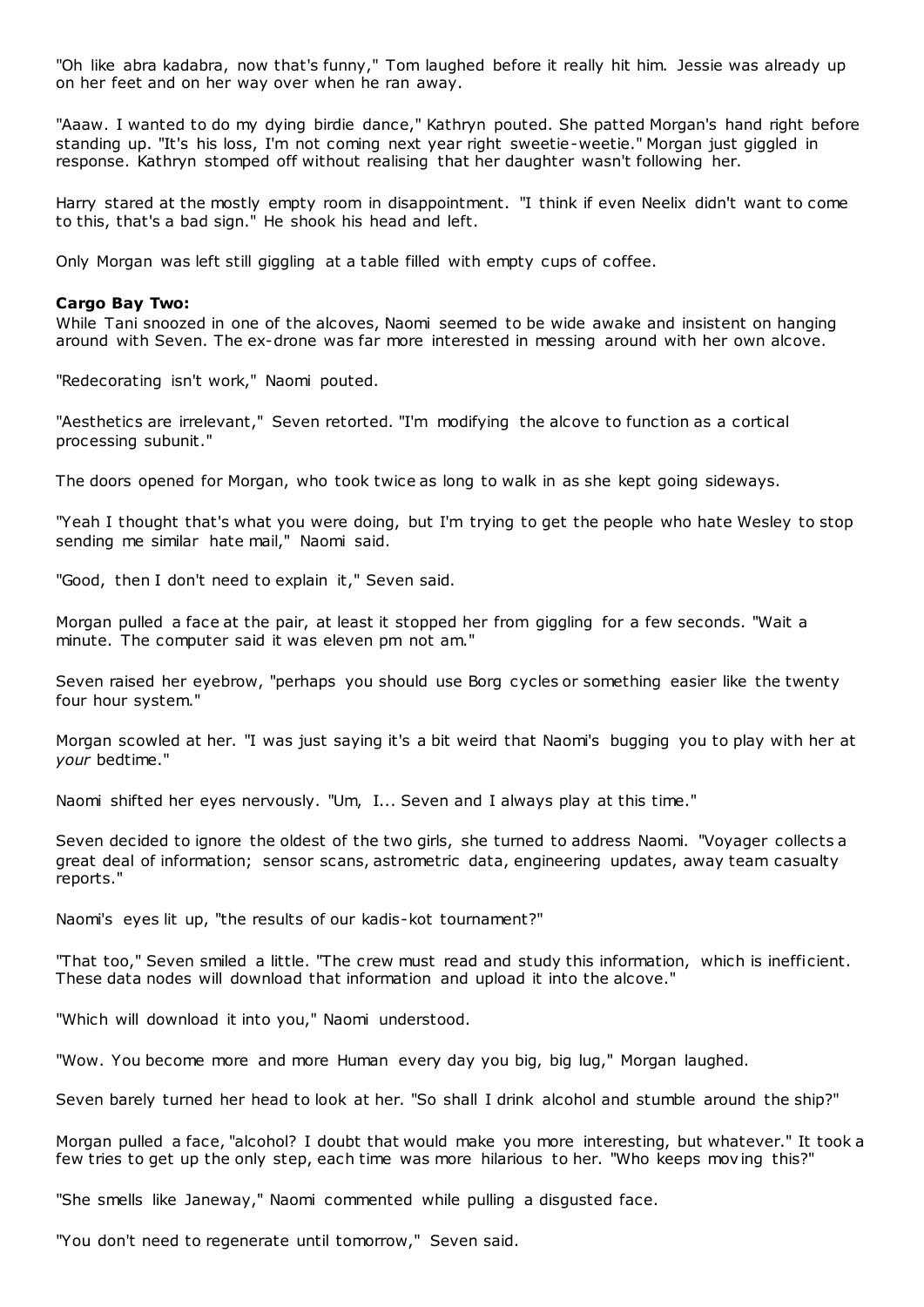Morgan scoffed. "Oh come on, I don't need to at all. Mum and Dad just like their *just friends* J/C tease dinners every week. It's only you that keeps doing Borg crap for funsies."

Tani awoke from her slumber and she didn't look happy about it. "Can you keep it down? I need my beauty regeneration."

Seven sighed impatiently. "Very well, I'm finished anyway."

"Can I watch?" Naomi asked eagerly.

Morgan scrunched up her nose, "eew."

Seven continued to ignore her but she gave the little girl in front of her a disapproving look. Naomi rolled her eyes. "Fine, tomorrow." She scampered off, leaving Seven with the two disgruntled teenagers.

"Doesn't that kid have a mum? It was late when *I* went to sleep," Tani commented.

Morgan tried to nod with a serious face, only to snort into laughter after a second. Tani pulled a face at her.

#### **The next morning:**

The door chime to Kathryn's quarters rang numerous times almost like the person there was trying to play a tune with it.

"Come in!" she snarled at it, hoping whoever was doing it could hear her over the noise.

Before the door had fully opened the person calling stumbled inside, laughing for no reason. Kathryn frowned as her guest started waving with both hands.

"Hi mumsy," she said in between giggles.

"Morgan, you don't have to knock," Kathryn said. "Have you been drinking?"

"No! Drinking is bad," Morgan giggled. Kiara and Chakotay stepped into the main living area from another room. "Can I put some music on?"

Kiara clapped her hands repeatedly, "yay music ."

Kathryn and Chakotay's eyes widened at the same time. "No, god no!" Chakotay groaned.

"Yes, we have enough episodes showing off the writer's extremely unvaried taste in music in 2001, so no more," Kathryn grumbled.

"Just in 2001?" Chakotay muttered.

Morgan's face turned serious, or at least tried to but laughter was still bubbling inside her. "Would you two stop talking in the fifth wall, it makes no sense to anyone." She then burst out laughing again.

Kathryn covered her face with her hand, "it's fourth wall."

"But there's already four walls. Silly mum count can't," Morgan laughed. Kathryn only mimed the last two words while pulling a face.

Chakotay walked over to her, he was a little relieved that he couldn't smell alcohol on her. "Morgan, you should go to Sickbay to sober up."

"No, I'm not going to see that boring old fart," Morgan replied before storming out of the quarters.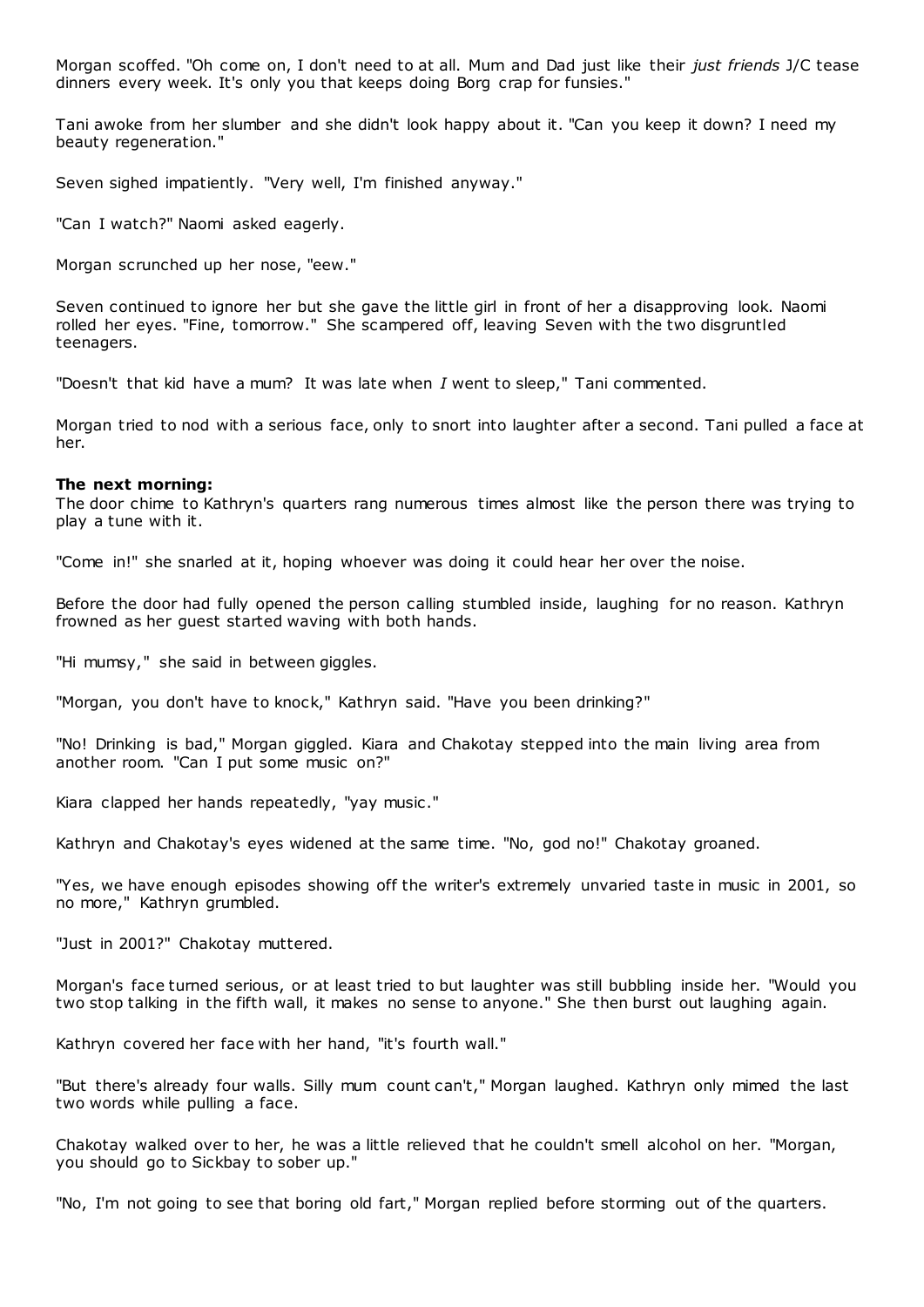"I don't understand it. There was no alcohol at our table last night. Those two dancing morons drank it all," Kathryn said in a worried voice.

Chakotay stared at the door as if Morgan was still there. "She acted almost like..." In the corner of his eye he caught Kathryn's figure waltz over to the replicator.

"Coffee, black." The cup that appeared was instantly at her lips. "She's sixteen Chakotay." She took another sip. "I doubt she was able to replicate any on her own." Another *sip* and she was already done. "Coffee, black."

Chakotay's eyes narrowed suspiciously.

## **The Bridge:**

For once the entire crew were quietly keeping to themselves and their work. One of the reasons seemed to be Tom slumped over his station like he was hungover.

The panel attached to the barrier right behind the command chairs bleeped. The ex-Borg standing there spotted it right away.

"Cool, there's this tech thingamajig nearby," she said. Her voice seemed to wake up Tom, he sat up startled.

"When technobabble makes more sense," Harry commented.

Tom reluctantly looked at his station to see what was going on. Once he understood he looked back at the Borg behind him. "For a Borg, you're rather dumb."

"It makes sense. It's a thingamajig, but I described what kinda one it is," Tani protested.

"I suppose she wasn't connected to the Borg very long," Harry said with a sigh on the end.

Tani folded her arms in a huff, "what would you call it then?"

Tom didn't look impressed at all, she wasn't helping with that. "A gigantic piece of sh..." The turbolift doors opened, cutting him off.

Harry glanced over his shoulder to see a random crewmember take a station nearby. "Shingama jig?" he teased once he turned back.

"Wow, it's almost like you're reading my mind Harry," Tom groaned.

"Yeah, people with no sense of humour are sarcastic ," Jessie commented.

Tom resisted rolling his eyes for now. "Oh god, just get it over with Jess. You and him may act like Human beings for once, that'll be nice."

Lucky for him Jessie was confused, not mad. "What?"

"Well Tommy boy, aren't you going to fly us to this gigantic piece of shimygig?" Tani asked.

"Why not, it beats Chakotay's nebula," Tom said and he changed course.

Tuvok was already missing that five second silence they had before Tani said anything. "Mr Paris, that is not up to you."

Tom actually looked a little sorry for once. "Sorry, I'm just a bit on edge after what I saw last night. I need a distraction."

"Dare I ask?" Jessie said warily.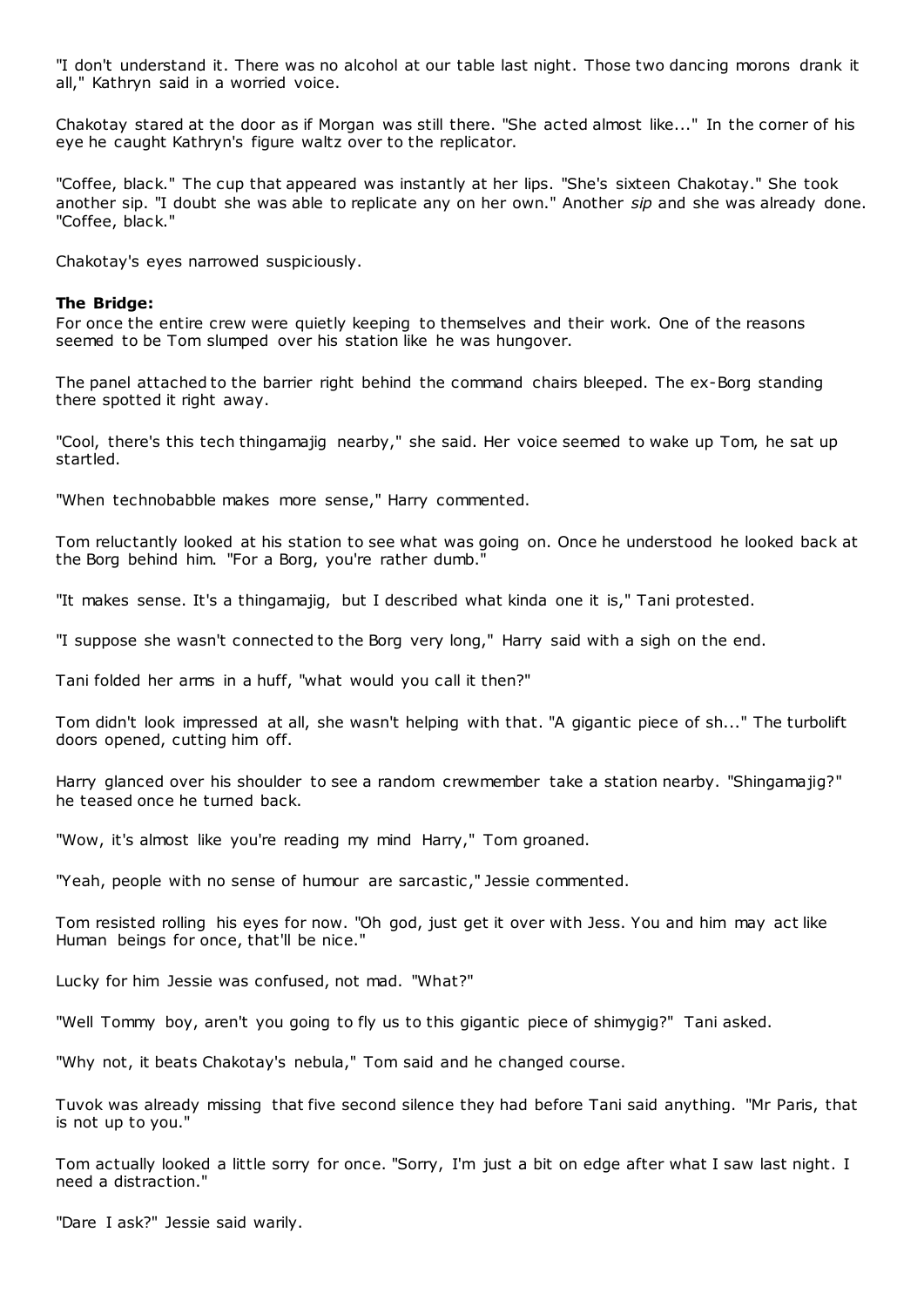## **The previous night:**

Tom wandered down a corridor waving and smiling at everyone. They all greeted him back with comments obviously too made up to be true.

"Hey, loved that holo novel."

"You rock man!"

"Alice was the best episode ever."

"Oh Tom, sign my chest."

Tom gushed at every single one until he reached his destination. The doors opened revealing Sickbay. Strangely the Doctor was nowhere in sight, although his holo camera was set up and the computers were obviously doing something with that. Images flashed across the screen.

Curious he walked over to take a look. His eyes bugged out, he screamed hysterically. Desperately he tried to turn off the images scarring his mind but all he did was wake up the holo camera. That generated an image directly from the computer so it was nice and 3D for him. His screams were heard all the way back in Kazon space.

The Doctor stepped out of his office, wondering what the commotion was about. All he saw was a Tom blur run by him and out the door.

"What's his problem?" the Doctor muttered. He shrugged it off and walked over to his computer. The hologram caught his eye. "Hmm maybe I should take Neelix out of the generational projections. There's no chance I'll need that information."

## **Present Day:**

"It was like stumbling on someone's 18+ fanfic site with photo shopped pictures," Tom shuddered.

"Here I thought that would be something you'd do," Jessie muttered. Tom was tempted to flip her off, instead he just smiled mockingly at her.

Harry was trying his best to stop laughing. In the end he had to force in a deep breath to do that. "Is that where the *everyone on Deck Five is pregnant* rumour came from?"

Tom only shrugged his answer. Harry knew the answer anyway.

Kathryn and Chakotay stepped out of the Ready Room mid conversation. "I already told you, she only drank soft drinks and had a sip of my coffee," she was saying.

Chakotay wasn't convinced. "Morgan jumped on the bed singing Murder on the Dancefloor." Saying that out loud helped him confirm his suspicions, "yeah, it was probably the coffee."

The turbolift doors opened, B'Elanna and Seven stepped out of it to approach the pair.

"Captain, Seven told me there is some bugs in the ship somewhere," B'Elanna said.

"God, the script's a bit thin," Tani muttered.

"The writer hasn't seen the episode in yonks and well it's a reboot," Harry said.

"Yeah, apparently Seven listens to Bug Stories on tape while she sleeps," B'Elanna smiled.

"I actually assimilate ship logs, sensor readings and astrometric data while I regenerat e. That is how I discovered the problem," Seven said.

B'Elanna's smile turned into a smirk. "My mistake."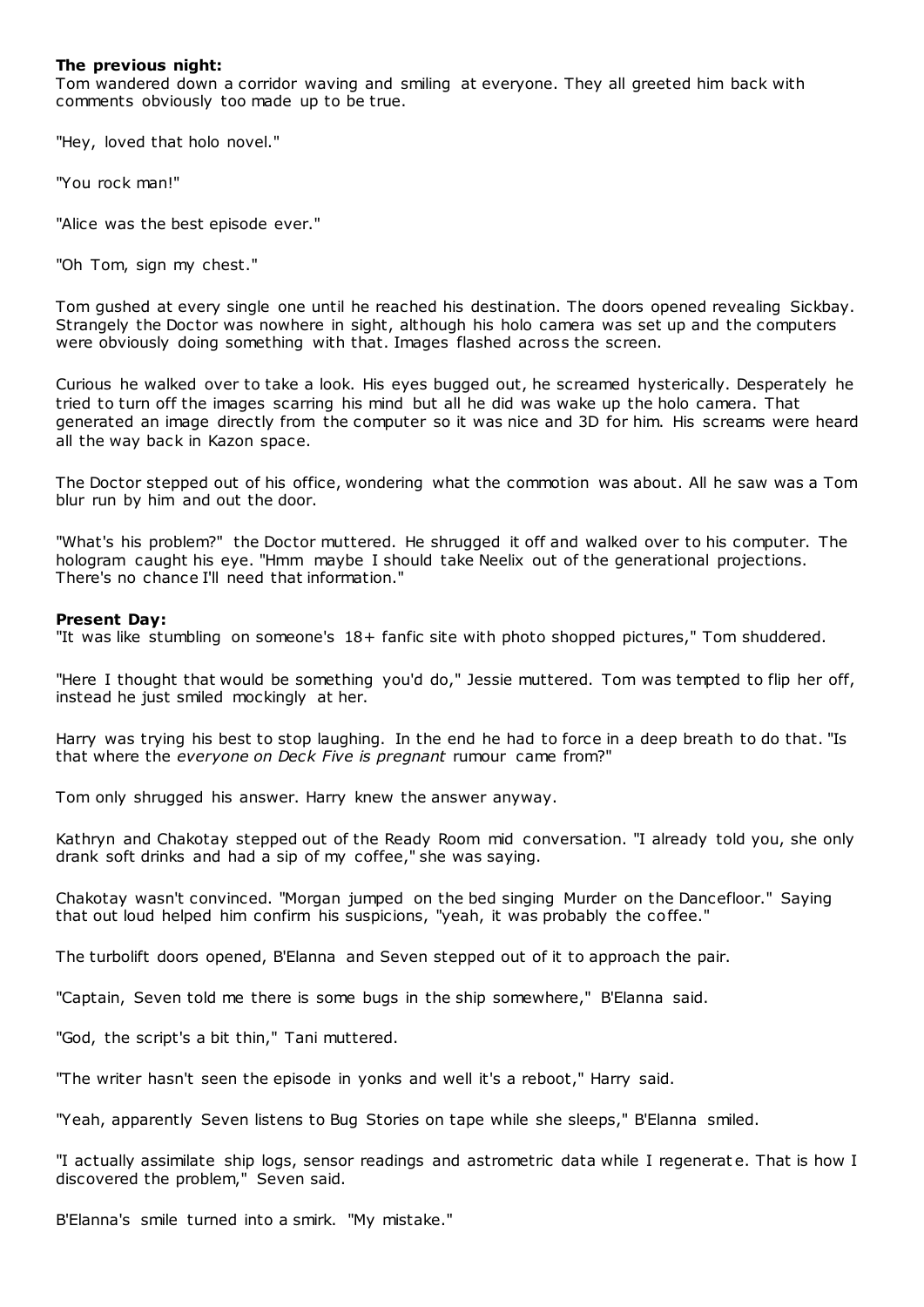Chakotay merely blinked a few times with a blank stare on his face. "And we let you do this?" B'Elanna shrugged, Kathryn seemed distracted, everyone else pulled a wary face.

Seven told her story about bugs and Neelix's food, which makes a perfect combination. Her eyes got more and more bugged out with every flashback that went with it. Naturally everyone started to drift off.

Kathryn had time to sneak to the Ready Room, replicate a gigantic mug of coffee, come back and drink half of it by the time Seven had paused for a reaction.

"Hmm?" Kathryn pretended to sound interested while she sipped.

Seven took that as a sign to continue. "So after about half of the population died while escaping the stew..."

Cue yet another flashback. For some reason it was in the point of view of the bugs she was talking about. All that could be heard was coughing and spluttering, the sound of buzzing started to die down until it couldn't be heard anymore. There were green waves emanating from somewhere behind it.

It turned back to see Neelix picking his nose, marveling at his finger afterwards, and then flicking it towards a giant pot. Of course this was where the green waves were coming from. The view of Neelix got higher as if the one watching was falling to the ground.

The point of view then floated around shakily, it spotted the replicator and flew towards that.

"They have now nested in the bio neural gel pack system," Seven continued.

B'Elanna lost her balance just as her eyes shut. She had to put one foot out a bit to catch herself. "Oh god, it's even more boring the second time."

Kathryn stared at the drone, her eyes almost as wide as hers. A sly smile appeared on her face. "Oh, lets check out the buggy wuggy home then." With that she skipped out into the turbolift.

Seven followed, not realising that the entire Bridge was asleep. Tom had even fell asleep on his console. A slight jolt soon woke him and some others up. "Oops, changed course," he stammered.

Chakotay quickly wiped his face just in case he drooled, he was thankful that he hadn't. "Good god, did we really need to hear the lifestyles of the bugs that bred from Neelix's stew but still couldn't live in it?"

"Yes, yes we did," B'Elanna said in a blunt voice. She then realised the story telling drone and crazy Captain left without her. Quickly she ran into the turbolift on the other side of the bridge.

#### **Some random Jeffries tube somewhere:**

"Oooh look at the pretty bugs!" Kathryn giggled. She even started to poke at the buzzing horde nestled in the computer panel.

"Seven, next time you take a nap, will you find a glitch in the replicator that turns coffee into alcohol. I've never been able to find it," B'Elanna muttered.

Kathryn laughed as her hand waved back and forth. Her eyes widened in wonder, an opened mouth smirk developed on her face. "Maybe we can find a suitable home for them." She gasped and shared her strange expression with the other two.

B'Elanna was more than amused by it until she looked at Seven beside her. The drone stood there with her arms behind her back, with a self satisfied smile on her face. B'Elanna recognised it as the *told you so, as I'm so perfect* face. It wiped her good mood away instantly.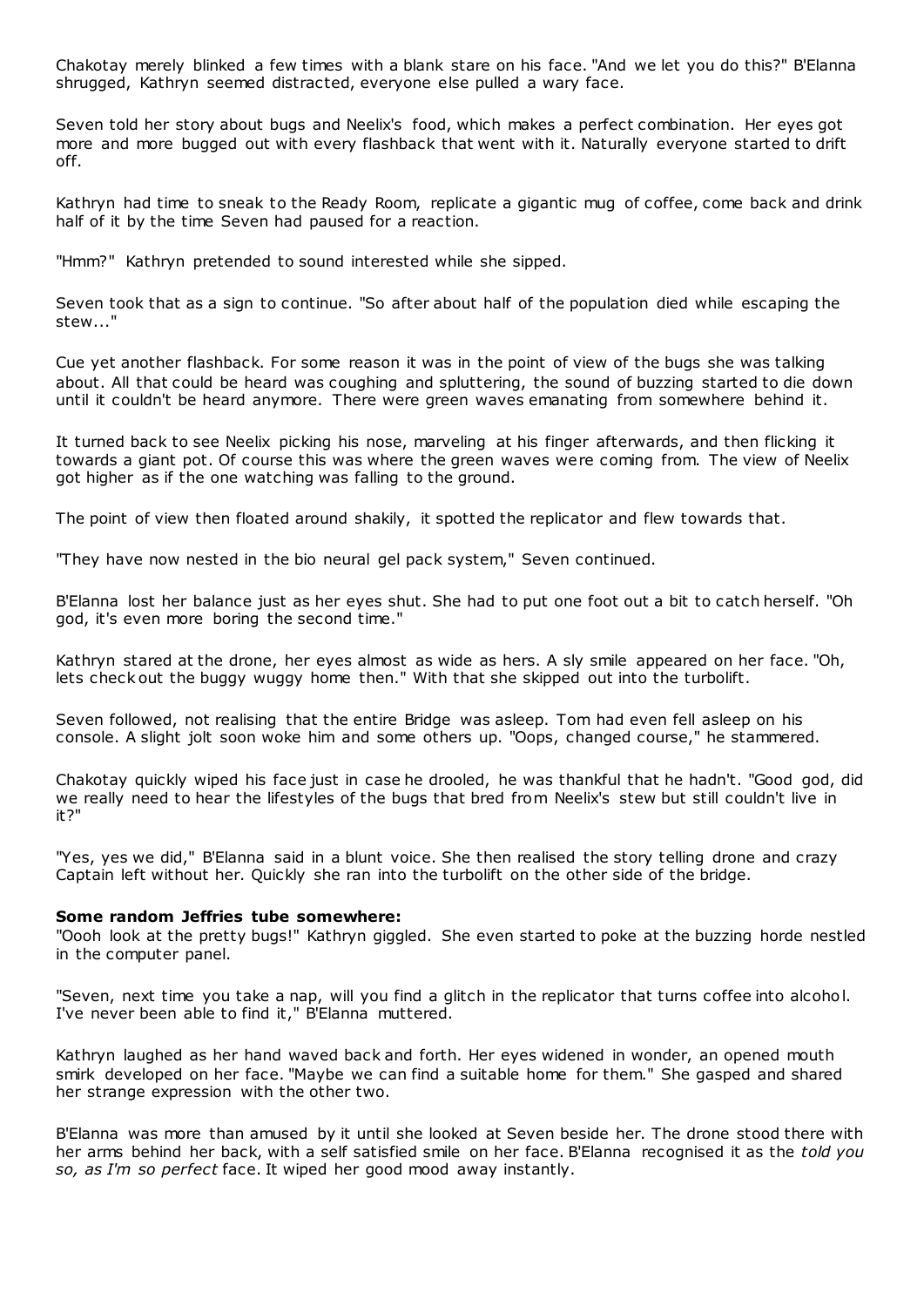### **Back on the Bridge:**

Nearly everyone stared at the viewscreen, either squinting or turning their head to one side. Some even did both.

"It's a catapult?" Tani said.

Tom squinted his eyes again. "Looks like a big ring to me."

The viewscreen image changed to show an alien who didn't look very happy. "Would you leave my piece of shet alone," the alien guy said.

"Tom, what have you been saying to him?" Chakotay asked.

"I told him to go and wash his face, that make up is just so gross," Tom replied.

"Oooh that reminds me," Kathryn said and she ran towards the Ready Room.

Chakotay watched her leave, then glanced back at Tom. "All right Jessie." He heard Jessie growl out of sight. "You didn't call the structure a piece of sh...'

"No!" Tom protested. "I think it's awesome. It was Harry."

"Er, hello I'm still here!" the alien guy yelled.

"Oh sorry. Now we really should start hinting. Did you know we're thirty five thousand lightyears from home?" Chakotay said.

Jessie looked puzzled, "I thought it was thirty. I lose track."

"Yes, you're gonna have to do something for me before I let you use my piece of shat," the alien guy said.

"I feel better already," Tom groaned.

#### **Later in Engineering:**

"So, have you run into an old geezer before?" Kathryn asked.

"My grandad?" the alien guy stuttered.

"Well no. It's just your piece of ship is similar to the Caretaker's," Kathryn said. Seven and B'Elanna groaned.

"To get to the point, did you get the Tetryon reactor that powers it from an array a few years ago?" B'Elanna asked.

"No, I was home years ago. I stole the reactor. I was that desperate," the alien guy said.

"Oh stuff it. B'Elanna continue helping him fixing his reactor thing," Kathryn said. She and Seven started to walk out of the room.

"Haven't we missed a few scenes?" Seven asked.

"Nah!" Kathryn waved her off. "So, what do you think?"

"I still believe that reactor was from the array. Can I check the sensor logs?" Seven asked.

"Oh sure, and don't find any conspiracies," Kathryn replied.

"What?" Seven said.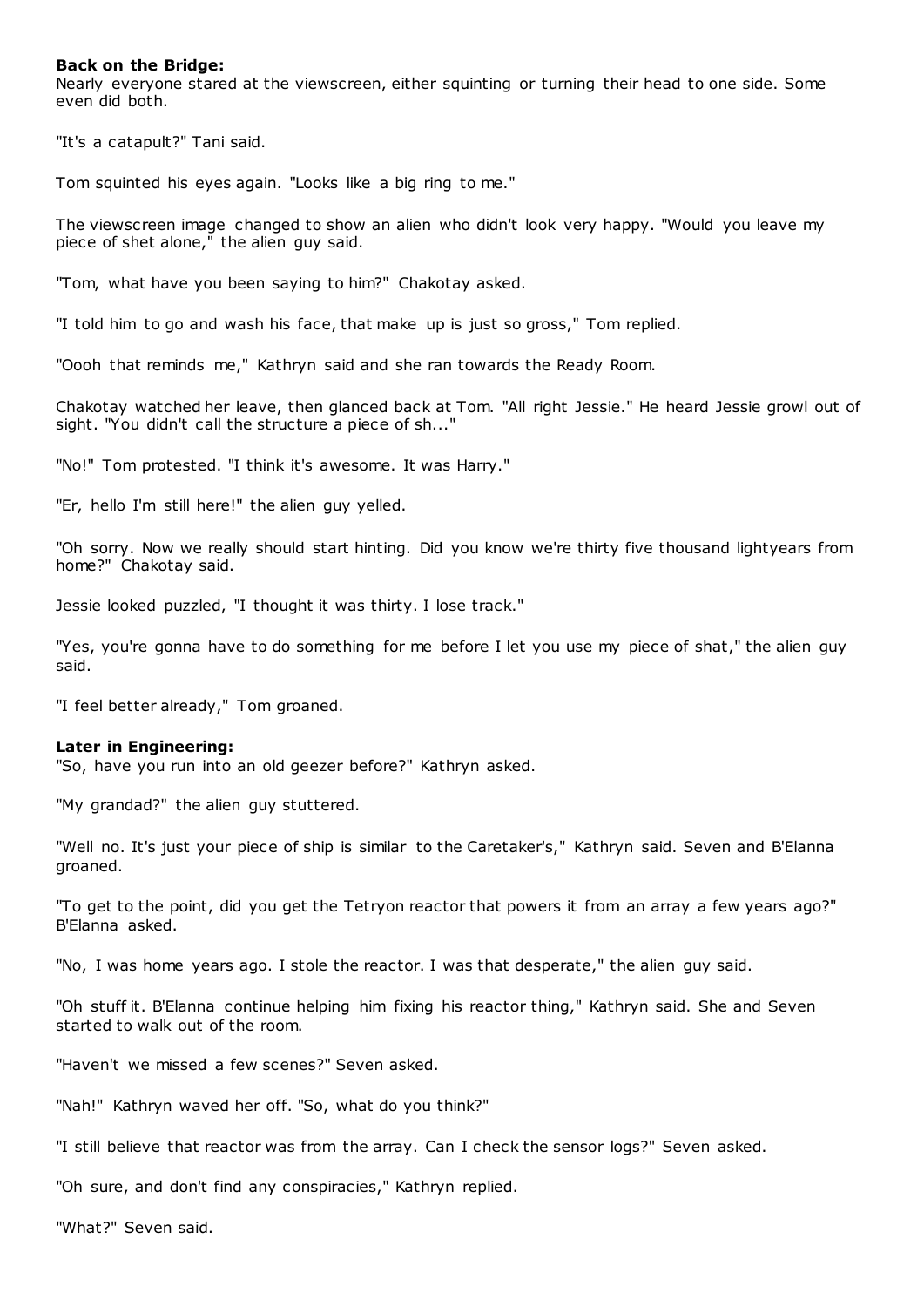"Only joking," Kathryn said as she left the room with a big grin on her face.

## **Astrometrics:**

The destruction of the Caretaker's array played in slow motion. It soon reversed so it was okay again. Seven waited for it to play once more, this time in super slow motion. It was so slow it looked like she was watching a slideshow made by an over excited Doctor taking pictures. One command stopped it on a strange source of light shining on the side of the array as it exploded.

"Is that a tractor beam?" Seven asked.

*"Insufficient sensor data."*

"Scan for the source of that light," Seven ordered.

*"Insufficient sensor data."*

Seven's eyes filled with suspicion, of course that just made her eyes bug out. "Was there any signs of a subspace tear at that moment?"

*"Insufficient sensor data."*

"How much coffee has the Captain had today?" Seven asked.

*"Insufficient sensor data."*

Seven nodded, "I thought so." Another mystery still not solved, she thought.

"I really should reprogram the computer so it pronounces *dah-tah* correctly." She went to tap on a different panel only to get a zap of electricity. The screen changed to show Kathryn waving her finger and glaring at her. "You're correct, I shouldn't procrastinate. Computer, who fired the tri-cobalt device that destroyed the array."

*"Commander Tuvok."*

## **The Bridge:**

The turbolift near Tactical opened but nobody came out of it. Tuvok glanced to one side to see what was going on, just in time for a still hyper Morgan to stumble out of it. Craig followed her out looking a bit worried.

"Miss Morgan, you really shouldn't be on the Bridge," Tuvok warned her.

Morgan laughed and waved at him. "Hi Tuvie. How's your ears today?" Of course the only response she got was an eyebrow raise.

Tani looked over from her console behind the command chair, she couldn't help but laugh at her friend. "Ohno, now?"

"Yup!" Morgan laughed.

"Um, what now?" Harry asked nervously.

Tani pressed something, prompting some music to start playing. Tuvok almost face palmed as a result.

Morgan ran over to her to climb onto the computer itself. Tani shook her head while walking around to the chairs themselves. Craig meanwhile walked around the other way.

"What are you doing?" Tuvok demanded.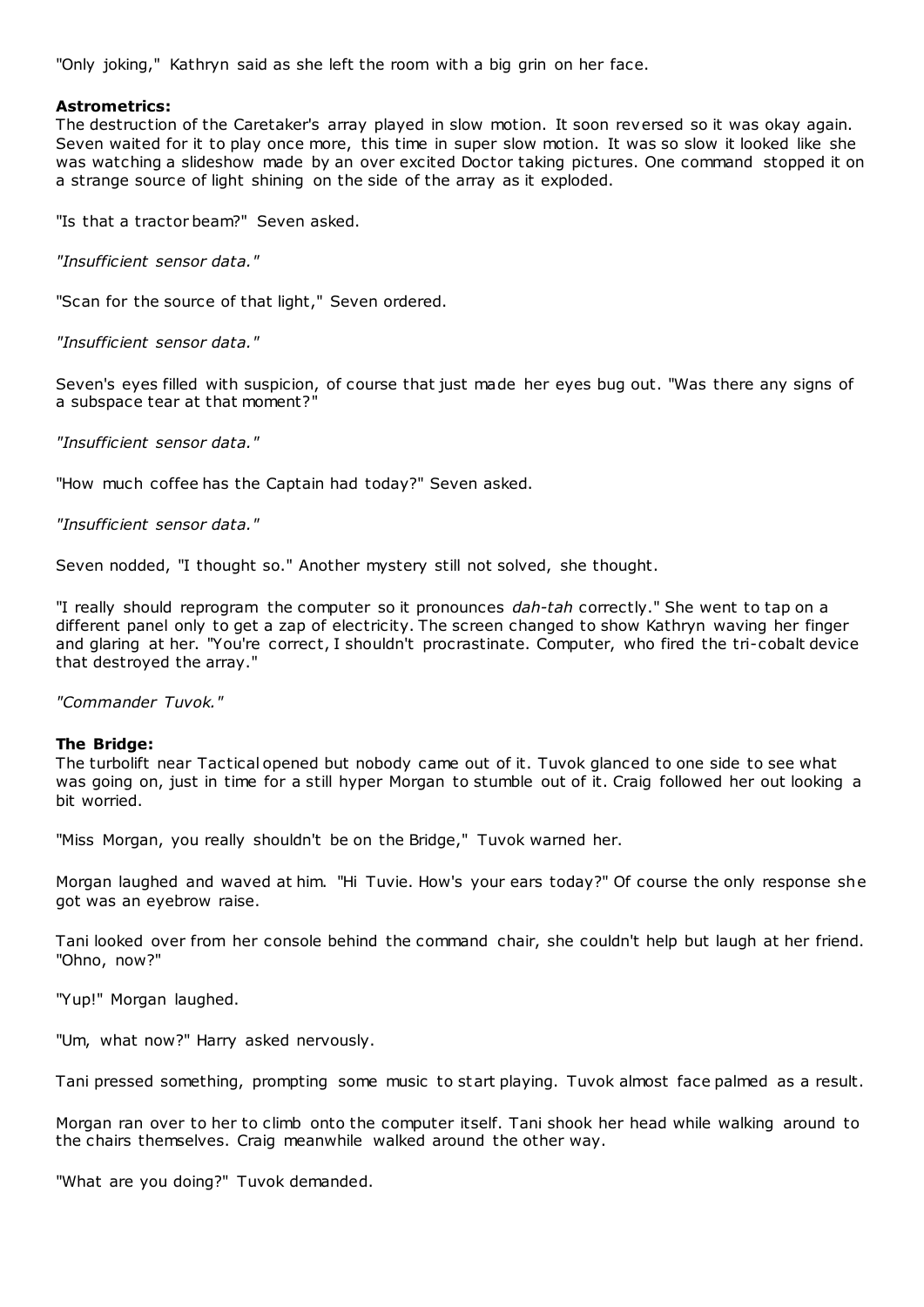Just as the music picked up to the chorus Tani and Craig stood up on the chairs, and Morgan struck a pose with her flat hands by her face. "Tragedy, when something something and it can't go wrong, tragedy!" she sang along to the song, a bit out of time and tune.

Tom sniggered to himself, "oh, now I don't need to ask who she takes after. It's obviously Janeway."

The two standing on the chair tried to do the dance routine for the song but failed horribly. Morgan just did her own thing until she fell backwards onto the floor. She found that hilarious though and got straight back up.

James stepped out of the door beside Opps. He looked disappointed, "damn, I missed it."

Most of the bridge were trying not to laugh, which made Craig a little nervous. He ran towards and passed James to get off the bridge. Tani made sure to grab Morgan's arm before following him.

The first turbolift opened again, this time for Seven. She seemed confused at the strange music playing. "What's going on?"

"The extra characters have nothing better to do than sing cheesy pop songs, duh," Tom answered. Jessie responded to that with an airborne tricorder to the head. "Ow!"

Everyone looked towards Jessie, for some reason she was sitting on the back of her chair. She quickly sat in it normally while blushing madly. "I was going to join in but..." Tom snorted into laughter despite his pain. "That's why I didn't."

Tuvok's eyebrow was at critical height. He managed to turn off the music . "What was the point of that exercise?"

"Point? She's a teenaged girl with her mum's caffeine addiction. How did you think she was gonna act?" James said, sniggering slightly.

"What about Mr Anderson, and you?" Tuvok said.

"I dunno, it sounded like fun. I was bored," James answered with a shrug.

Tuvok felt a sigh coming on. "That girl has a way of getting attention when she shouldn't. It's disruptive."

"Ahem!" Seven cleared her throat. "I want to know about the Caretaker episode I wasn't in, so I can point at flaws in it." Nobody looked at her. "Since when does Starfleet use tri-cobalt weaponry?"

"Yeah she'd just have to tell Craig to jump and he'll double jump," Harry said.

Tom nodded furiously, "oh yeah, anything for a pretty face." He pulled a face himself, "wait, how old is he again?"

"Photon torpedoes would have been more than sufficient," Seven tried again.

James groaned, "he's barely a month over twenty."

"You say that like it's okay. Typical Brit and anyone over sixteen is a-okay attitude," Tom said in a teasing voice.

Kathryn stepped out of the Ready Room with Chakotay right behind her.

"Excuse me. I need to know why Voyager used weapons that can tear open subspace, just to destroy a space station," Seven said a tad impatiently.

"Good timing," Tom whispered.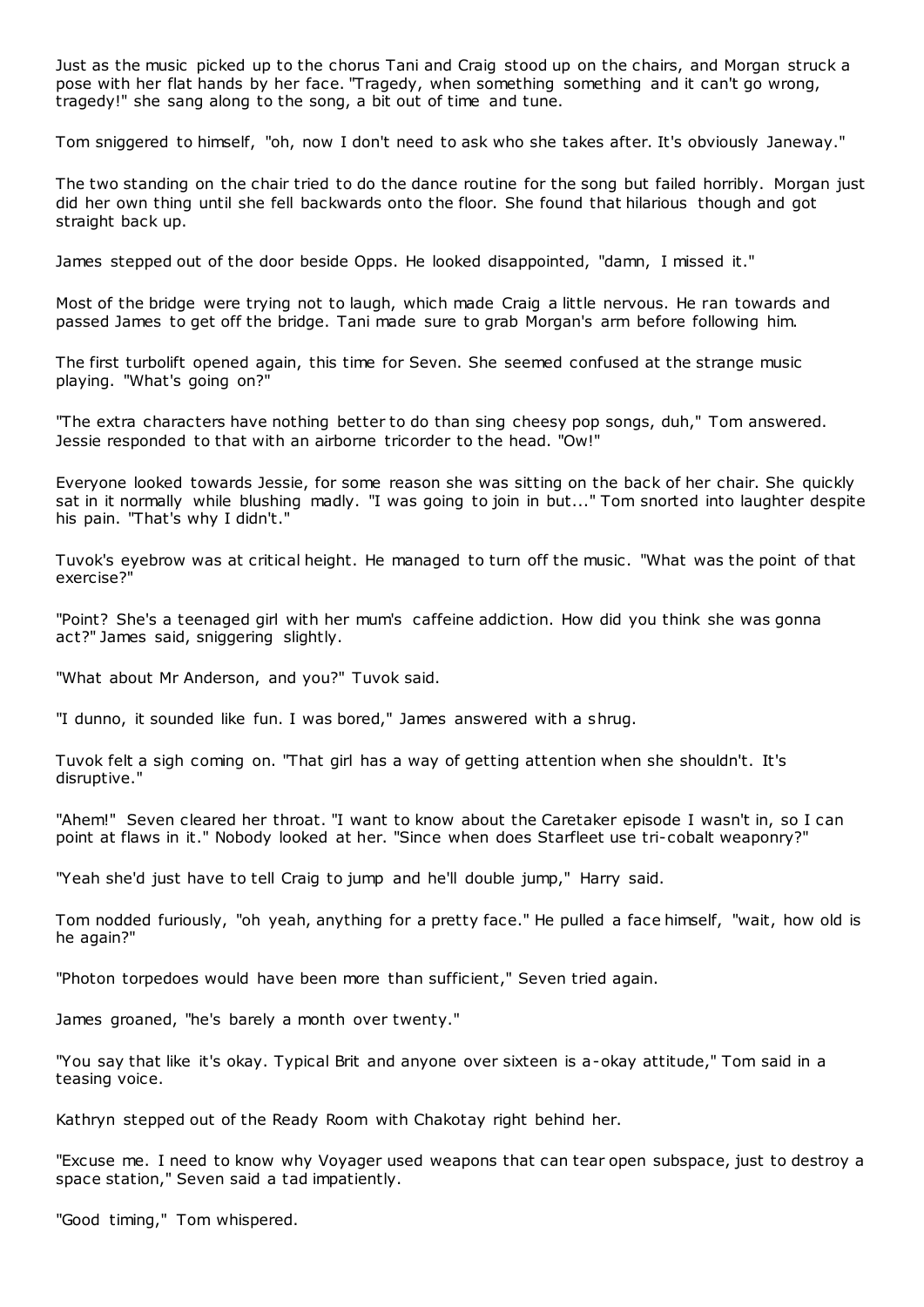Kathryn walked over to her chair, giving Seven a slap across the back of her head on route. "Nobody cares Barbie." Her eyes widened at her chair. Everyone feared for their lives and braced for impact. Luckily her face lit up soon after, she ran over to pick up the gigantic mug from before. "Ah ha, you'd be perfect for my coffee cocktail."

Chakotay shuddered a little. "What was that noise before?"

"Your daughter thought it would be amusing to do a little dance routine here with her friends," Tuvok answered. "I believe she's intoxicated."

"Still?" Chakotay groaned in his hand.

"I would never do something like that," Seven muttered.

"That doesn't excuse her friends, and also Mr Taylor wanting to join in," Tuvok said.

Chakotay laughed slightly as he looked over towards James. "You, dance? That I'd like to see."

Kathryn's face turned red but no one was paying any attention, so no one braced themselves this time. "Why are there footprints on my chair!" she screeched.

"Um Kathryn, maybe you should make that coffee, cherry and coffee bean cocktail you were planning," Chakotay nervously suggested.

It was too late, Kathryn was already stomping off towards the turbolift. Chakotay quickly decided against following her.

## **The Mess Hall:**

"I still find it hard to believe your mum would let us entertain the Bridge," Tani said.

Craig still looked a little embarrassed. "Oh I dunno. She's done things like that herself in the past. On the other hand if she's not on the er... juice, she may kill us."

Right on cue Kathryn stormed through the closest door. Even in her hyper state Morgan looked worried. "Uhoh."

Neelix though was stupid enough to get in Kathryn's way. "We'll be closing soon, Captain."

"I don't care. I'm just here to tell off my daughter and maybe have some coffee and Cherry Coke mixed in together. I dunno if that second one is good mixed with coffee..." Kathryn's anger disappeared as she thought about that. A few seconds of drooling later and she was back on the rampage.

"Hi... mum," Morgan said nervously. "Are you here to tell off Tani for always influencing my bad behaviour."

"Hey!" Tani complained.

"Morgan! How dare you put your dirty feet on my chair! Do you know how long it'll take for Harry to scrub that off?" Kathryn yelled.

"Tani was the one on your chair," Morgan said.

"Hey!" Tani moaned again.

Neelix hurried over with a big glass in his hand, filled with a black liquid. Kathryn snatched it off him without even looking. Annoyed that he was still standing there afterwards she gave him a nasty shove.

"But it was your idea, wasn't it?" Kathryn asked. Thankfully she took a sip of her drink. "Mmm, cherryey."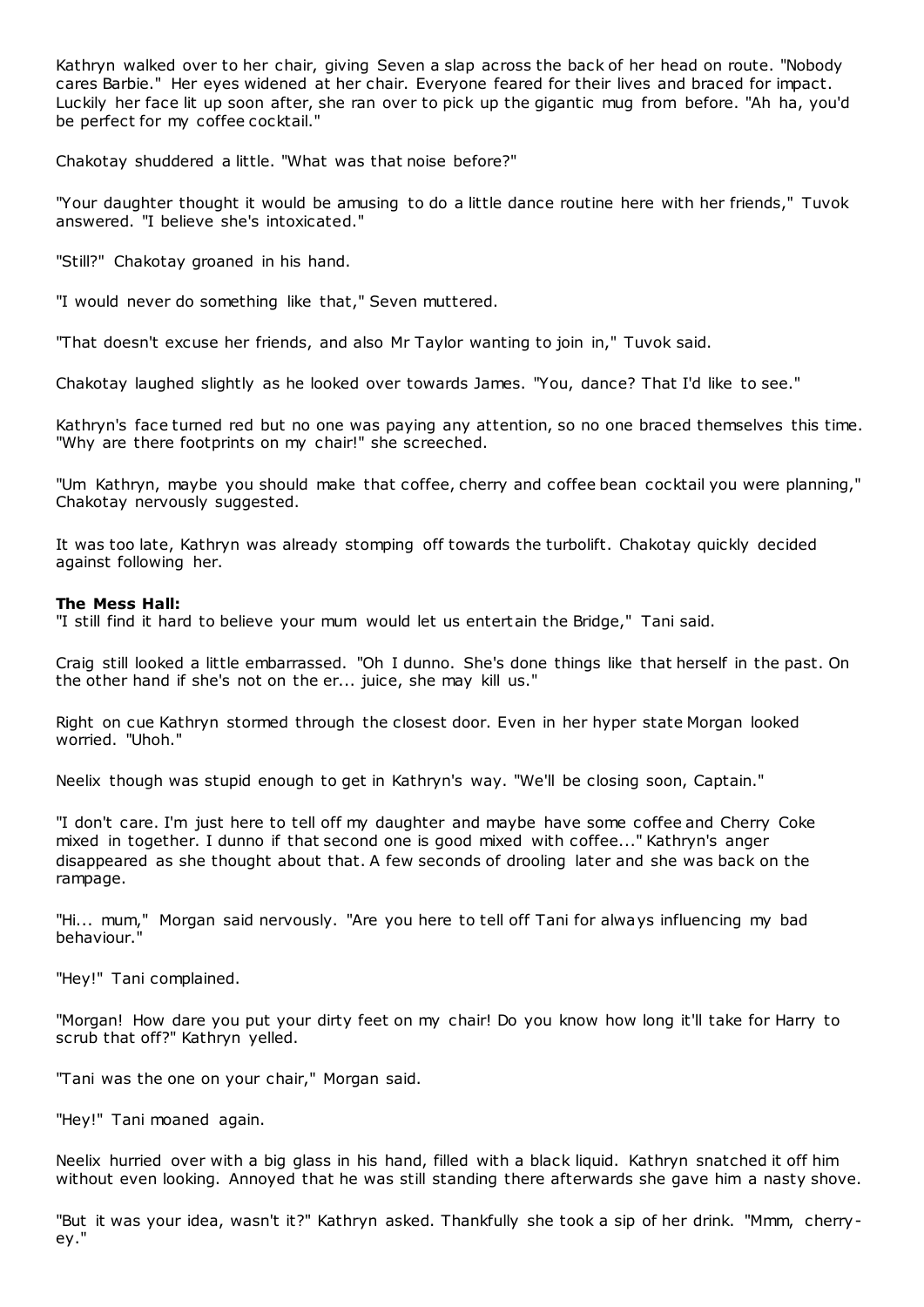"But it's so boring around here. I just wanted something to do." Morgan then looked up at her, clearly interested in her drink. She got up to try and snatch it. Since it was coffee, she didn't have a chance at getting it.

"That's it, you're grounded," Kathryn snarled.

"It's my regeneration night though. Don't make me stay all day with Seven. She snores," Morgan complained.

Craig stared at her with a smirk on his face. "She does?"

"You're going there anyway, she won't be there all day so what does it matter if she snores?" Kathryn grumbled.

Morgan folded her arms in a huff. "Separate complaint, sheesh." Tani laughed at her.

"And you Tani, you're going to scrub my chair," Kathryn said.

Tani stopped laughing. "Damn," she muttered.

As if she knew people were talking about her, Seven walked in quickly. Her first stop was Neelix trying to get up from the floor. "Mr Neelix."

"Oh, Seven...s," Neelix said while swaying side to side. He tried to shake it off, his head hurt a lot more though so he stopped. "Is this about the Caretaker?"

"You know?" Seven was surprised.

"I've been warned, yes," Neelix said carefully. "You want to know about the array."

"Yes. It appears that the Tetryon reactor being used on the catapult is the one the Caretaker used. I intend to find out why. However I am having some difficulty getting data from the sensors," Seven said.

Neelix nodded. "Voyager was under attack at the time."

"By the Kazon?" Seven said in her version of a bemused tone. Neelix smiled, yet he knew others found it insulting.

"There were a lot of ships if I recall," he said. "You know, Kes always said it was strange. The Caretaker would pull people from the farthest reaches of the galaxy, test them and send them right back." The thought of Kes distracted him for the moment. Seven waited patiently for him to return to her.

The pair missed Kathryn running after Morgan, each of them with a glass in their hand. Also Kathryn screaming, "no, that's my recipe. Mine!"

"Were there any other vessels besides Voyager and the Marquis ship?" Seven asked.

"Only the Kazon," Neelix replied.

"But it could be possible that the Caretaker could've brought in another vessel. A cloaked ship perhaps," Seven said.

"Seven, what are you getting at?" Neelix asked.

"I believe there was another ship, hidden from both Voyager and the Kazon," Seven replied.

"What was it doing there?" Neelix asked.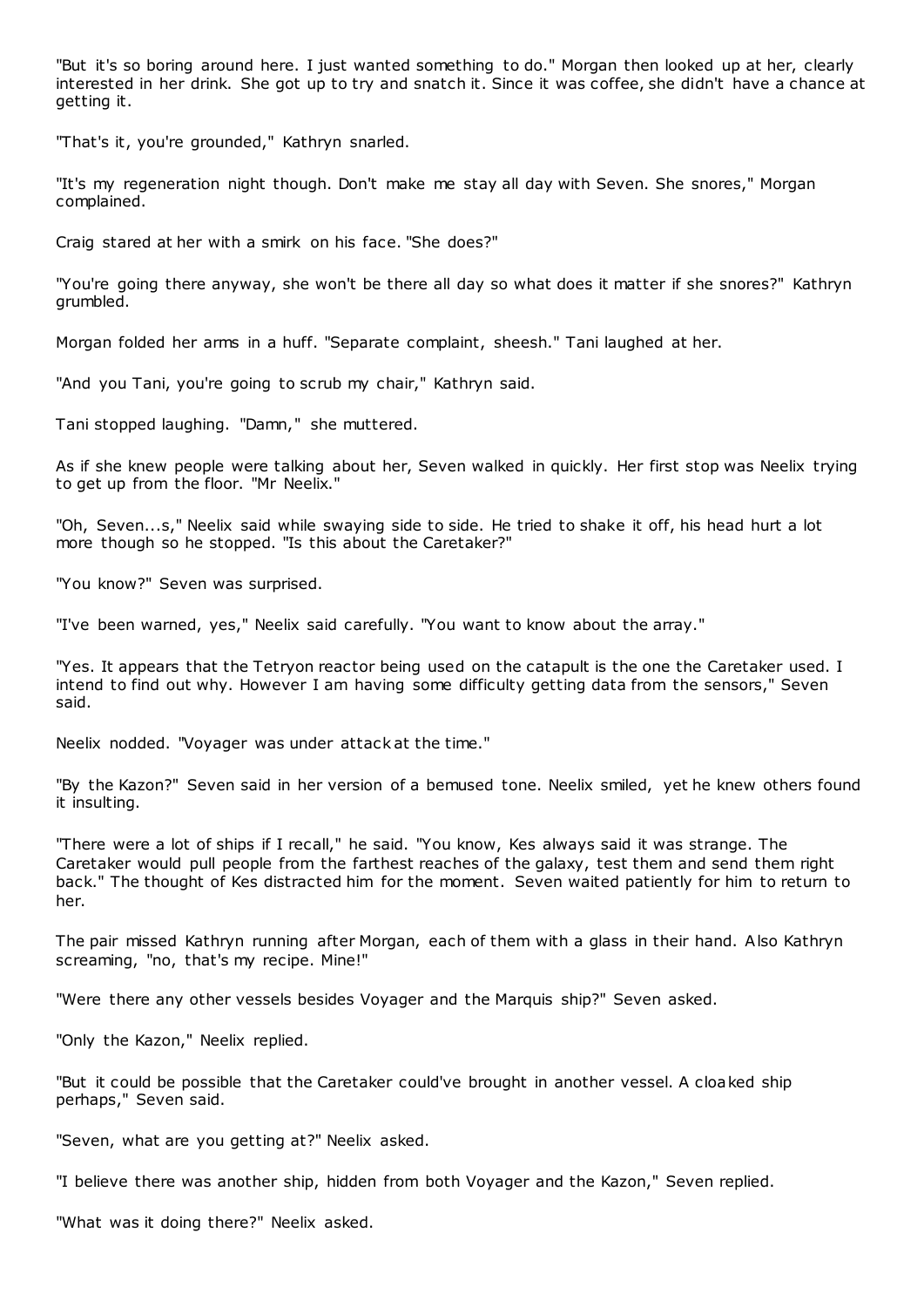"Preventing the Tetryon reactor from being destroyed," Seven said.

Neelix's jaw dropped, he stared with his eyes wide. "Kes was right. Something was going on."

"Voyager's sensor logs were damaged at the time, I can't be certain," Seven said.

A thought popped into his head. "My ship was in the shuttle bay at the time. Its sensors won't have been damaged. I can give them to you."

#### **Cargo Bay Two:**

"You're boring, do you know that?" Morgan moaned.

"Boredom is irrelevant, you must regenerate," Seven said.

Morgan groaned and she clumsily stepped into her alcove.

Seven stared at her for a while with interest. Once the girl was out she turned her attention to the computer nearby. The text on the screen said *sensor log download complete*.

"Computer begin regeneration cycle. Commence upload once the cycle begins," Seven ordered. The computer bleeped its acknowledgment as she stepped into her alcove.

#### **Several hours later:**

Morgan was awoken by the most horrific sound she'd ever heard. It sounded to her like a really bad transmission of somebody eating with their mouth full, with an added grinding metal sound in the background.

With a groan she stepped out of the alcove, ignoring the computer's warning that she was up early. She already knew where the noise was coming from and what it was. What she needed was a way to stop it. It seemed to do just that before she did anything.

"Mmm, hmm... conspiracy, mmm, piece of shhhhartank top," Seven's voice mumbled before the noise came back again.

Morgan shuddered in revulsion. Her search for a way to shut her up continued.

"Plasticine, irrelevant," Seven continued her mumbling. "Carrot armada."

Morgan pulled a face before miming the last two words. Her head shook. Finally she spotted something that would help. She picked it up in a hurry.

"Resistance is..." Seven mumbled a few non-words. Morgan approached her slowly. Just as she was about a foot away from her, the ex-drone suddenly roared, "toblerone!" Morgan jumped back while her heart thumped furiously in her throat, or that was how it felt like anyway.

Seven finally awoke, for some reason she couldn't understand with a nasty headache. It didn't matter, something more important was on her mind. The first thing she saw was Morgan quickly hiding a wall panel door behind her back and smiling innocently.

"Seven of Nine to Commander Chakotay," she said with a quick tap to her commbadge.

*"Go ahead."*

"I must speak with you in the Astrometrics Lab," Seven said urgently. She hurried out of the Cargo without even a passing glance to the younger girl.

"She's a Barbie girl, in her own little world," Morgan sang to herself in a hushed tone. "Bitch."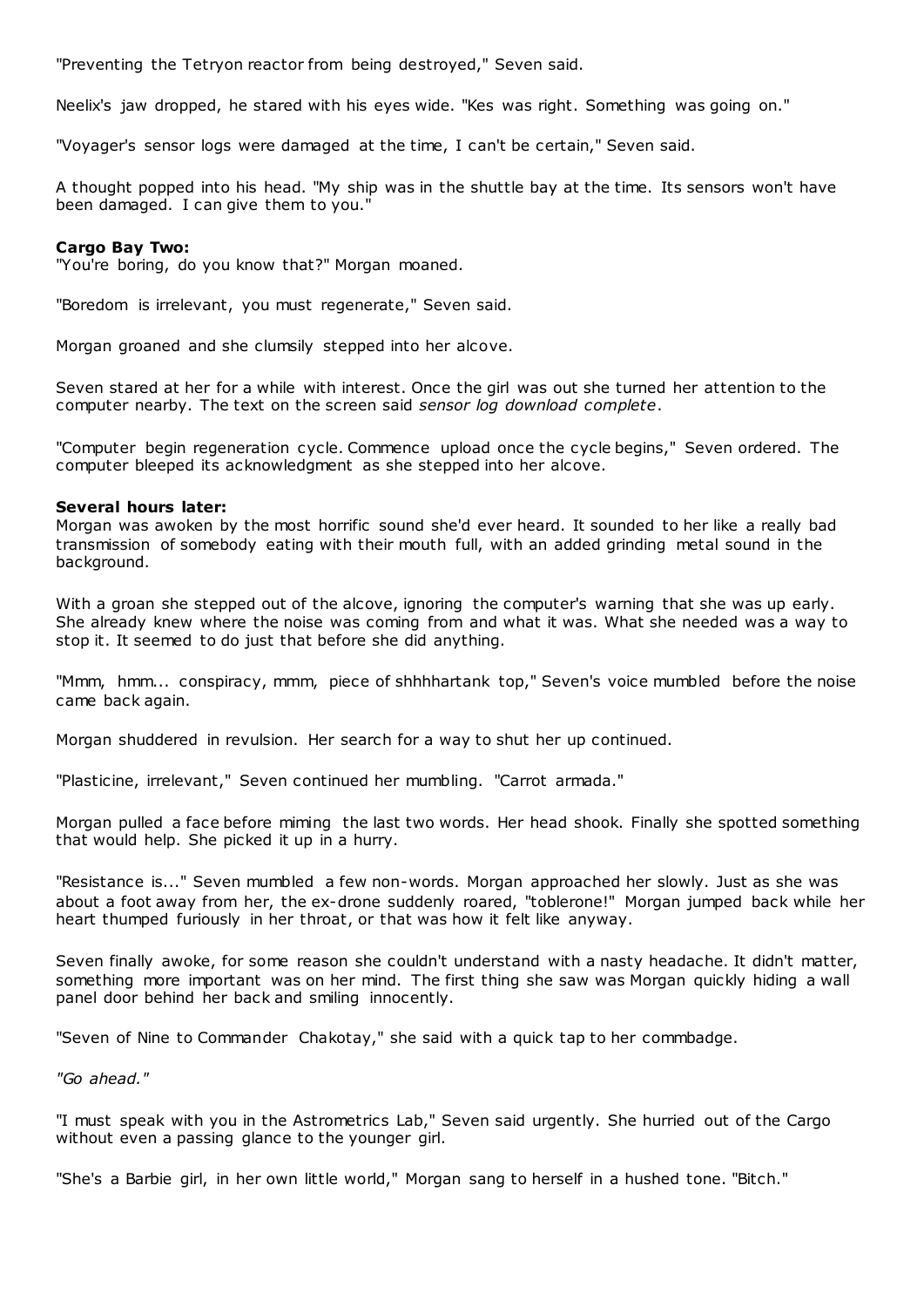## **Astrometrics:**

Chakotay was barely through the door when Seven barked at the computer, "computer seal the doors, deactivate all sensors in this room!"

Chakotay's eyes widened in panic . He tried to run for the door without really thinking. "No, I don't want to do C/7. No!"

Seven looked confused, "did you say you don't want to see Seven?"

Chakotay turned back around, laughing nervously. "There was a do in there somew here." His eyes widened even further, his head turned red. "Oh god, that's not what I meant. Forget it. What's the matter?"

"I have startling news. I believe that our presence in the Delta Quadrant is no accident. You and the crew have been stranded here intentionally," Seven said.

Chakotay looked on with worry, but not as much as before. "By whom?"

"Captain Janeway," Seven answered.

There was silence for a few minutes. In the end what broke it was Chakotay's laughter.

## **Meanwhile:**

The alien looked on nervously from the viewscreen, he was starting to sweat. Kathryn stared back at him menacingly from her seat.

"I'm certain if you value your... integrity, you will hand it over before Chakotay gets back. It'll be our little secret," she said coldly.

The poor alien was drowning in sweat by now. Luckily he was spared a little by somebody on Voyager's side running in front of Kathryn, blocking his view of her. The said somebody handed something large over to the Captain and ran off. Kathryn glared at him until he was out of sight.

Tuvok's eyebrows were pointing up so much he looked like he had a V on his forehead. "It wasn't necessary to threaten him. He must know what to do by now. It's been many years."

"Hmph. This is why you'll never make Captain, Commander," Kathryn scoffed. "You're too soft."

"Um," the alien piped up, meekly raising his hand. "So, I'm about to launch."

Kathryn brought the large item to her lips. I think you know what it is by now. Seconds later she was a completely different woman; bright, bubbly and approachable. "Oh, Tashy Washy! Hi!" she giggled, with a hand wave on the end. Everyone was used to this by now but the alien definitely wasn't, his eyes flew wide open. "I forgot you were there. Okay cutey, good luck."

The alien swallowed many lumps in his throat before he was able to speak. "Okay, thanks."

The viewscreen changed back to space view. Kathryn took another brief sip and giggled. "Ah cup one hundred. You're the best one. I feel so naughty." Of course most of the bridge shrivelled their nose in disgust in response.

## **Back in Astrometrics:**

"Captain Janeway has fooled us all. She's intelligent and quite brilliant. I think we are victims of a Federation conspiracy. The overall intent to expand their territory and recruit allies to their cause," Seven said quickly.

Chakotay wiped the tears from his eyes left behind after his laughing fit. "Sounds like a bad fanfiction." His eyes shifted side to side nervously.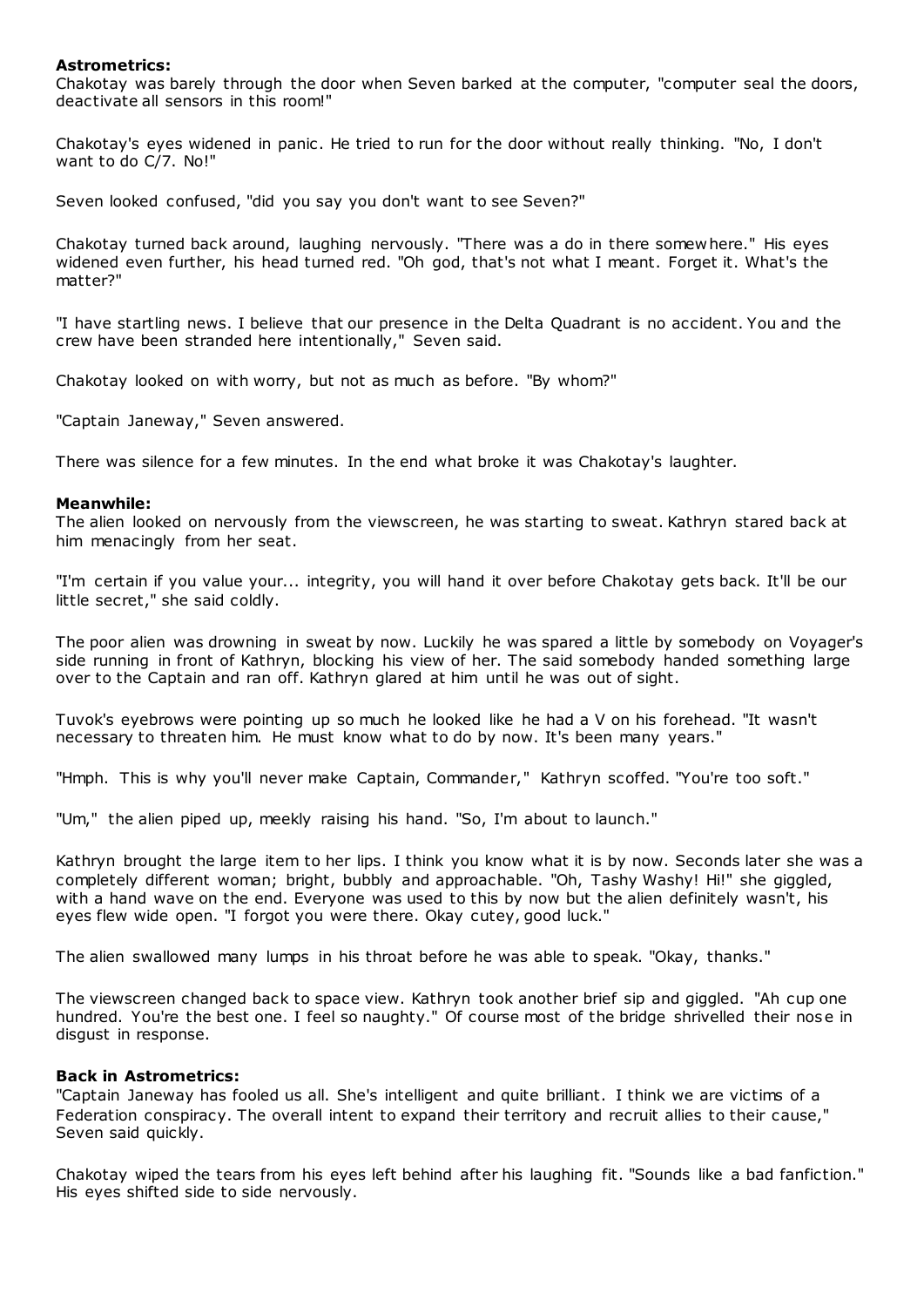"As improbable as it sounds, I have found compelling evidence to support my theory," Seven said while turning completely around to tap on the station.

"Um I'm gonna stop you there. How would a lone starship be able to conquer anything, and why bother with territory that takes a lifetime to reach?" Chakotay questioned.

He didn't know he'd soon regret asking that. The only hint to that he had was a slight sparkle in Seven's eye after he did it. "I am glad you asked. It first began with one member of your crew. A Lieutenant Tuvok. He was a spy..."

"Yes I was there," Chakotay muttered.

Seven nodded, "he would send constant position and tactical reports on your vessel to Starfleet. Their peace treaty with the Cardassians allowed them to manipulate your position under the guise of an ambush, avoiding suspicion."

"It's a little bit too early in the morning for story time, Seven," Chakotay sighed.

"In the months before Voyager's arrival, Neelix recorded the appearance of fifty two vessels, including this one." Seven tapped on her console. A Cardassian warship appeared on the giant screen.

That part got the Commander's attention. "What?"

"Only days before Voyager arrived, the Cardassians were already in the Delta Quadrant. A coincidence?" Seven said.

"It makes sense. The Caretaker was looking for a mate. He was probably taking species from our region of space at the time. Seems efficient would be a better word than coincidence," Chakotay said.

Seven's eyes flashed with impatience, she gave the Commander a cold hard stare. "They were returned to the Alpha Quadrant, delivering strategic information regarding the area."

"They probably did, the Cardassians like that sort of thing, so what? It has nothing to do with us," Chakotay said with a shake of his head. "I'm starting to think the craziness of this ship is getting to you."

"At the same time the Cardassians were meeting with the Caretaker, your Marquis vessel was infiltrated by the Starfleet spy," Seven continued anyway.

Chakotay let out a huge sigh, a headache was starting to creep its way in. "The Marquis were mostly ex-Starfleet officers who didn't like the Cardassian peace treaty and the territory swap that came with it. Starfleet wanted it stopped but they didn't know where we were. Why wouldn't they send a spy?"

"As your navigator, Commander Tuvok guided your ship to the pre-arranged coordinates in the Badlands..." Seven said.

Chakotay held his hand out flat, hinting at her to stop. "One of our bases was there, we were nearby and under attack. How are you not getting this? There's no conspiracy, there's no deception."

His disbelief was making her madder, "Voyager followed you, and was also pulled into the Delta Quadrant. The Caretaker already had Human specimens, did he not?"

"Oh god, there's more than just Humans on this ship you know. Voyager had to retrieve their crewmember," Chakotay groaned.

"Why won't you believe me? The evidence is obvious to me," Seven snapped.

"Yes because you're always right," Chakotay muttered sarcastically. "Marquis ship heads home, Caretaker kidnaps them. Voyager pursues as their spy is missing, is also kidnapped. Cardassians head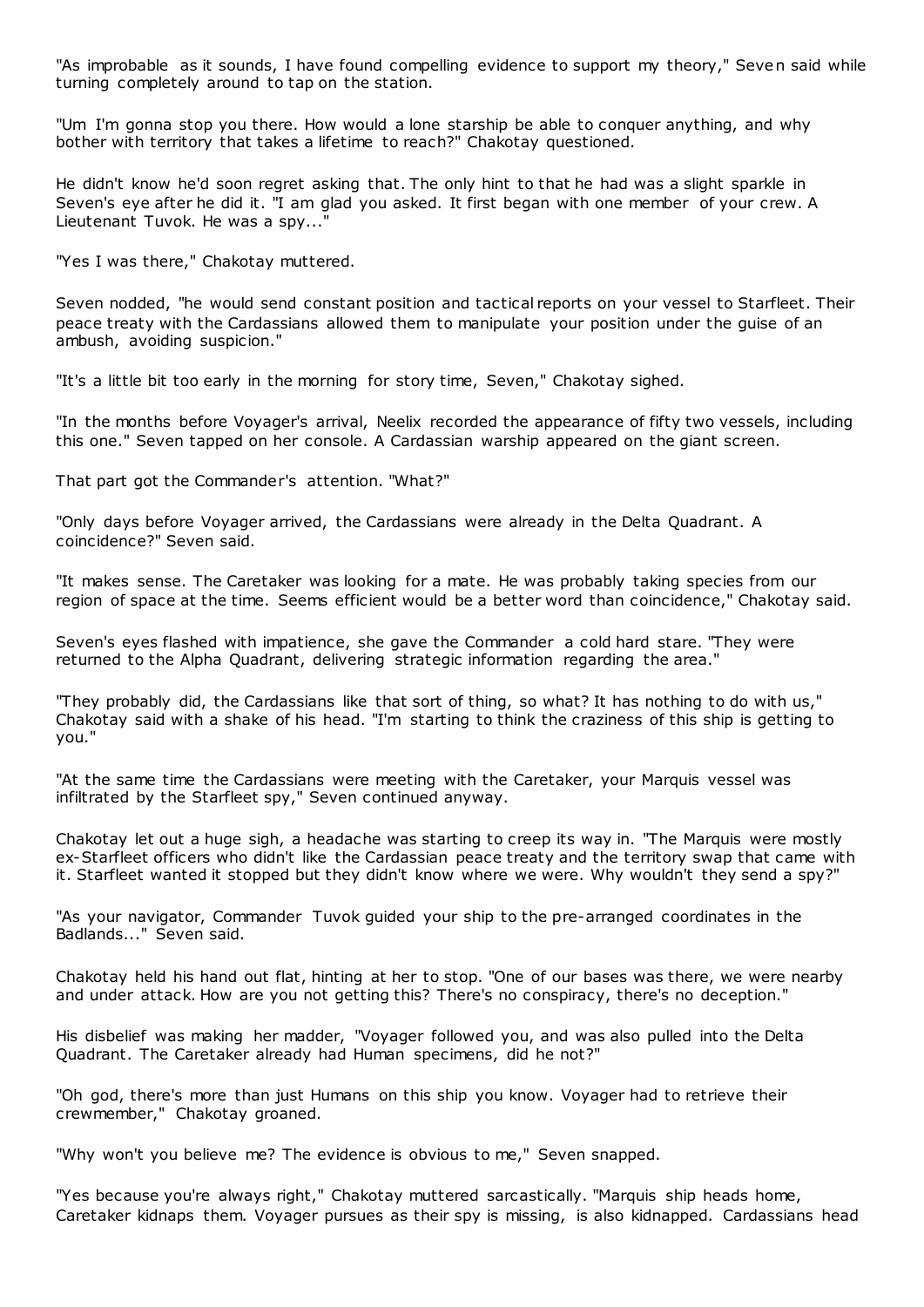home to tell their friends about this region of space but find they can't repeat the accident. The End. Your evidence can barely be called that. Next you'll be telling me they faked the moon landing.'

"Why did the Captain destroy the array?" Seven demanded.

Chakotay couldn't be bothered anymore, he only groaned into his right hand. He luckily missed the footage of the array she was playing with earlier. However she paused it in the same spot.

"Tuvok fired two tri-cobalt devices. Interesting as photon torpedoes are the standard weaponry, at least until quantum," Seven said.

"Quantum what?" Chakotay continued his groan. He finally looked up to see what she was talking about. That tiny bit of light pointing at the array mid explosion looked like it had been added on later. It didn't faze him. "Voyager also had bio neural circuitry and was one of, or the first starship to have the capability to land. Call Security, Voyager is obviously some sort of warship bent on galaxy domination."

He noticed the ex-drone clench one of her fists while hiding it behind her back. "Tri-cobalt devices can create a tear in subspace. A cloaked vessel waited for this moment, grabbed the Tetryon reactor and pushed it into subspace."

"I didn't know the Cardassians had cloaked ships, but sure, whatever," Chakotay grumbled.

"It eventually reached here, delivered by many different people, to Mr Tash," Seven still continued. Chakotay frowned. "The alien." He nodded in understanding. "So he could build the piece of sh..."

"Okay it's weird when you call it that, re-occurring joke or not," Chakotay interrupted. "We've made several different jumps using slipstream, Kes' abilities, Borg technology. You're saying that a bunch of random ships were able to keep up with us. Did they have transwarp, slipstream? If so, why not go all the way, why use different ships?" Seven's face tightened up. "How did they know where we would be? I'd call Voyager showing up at just the right time to use it a coincidence. You do know what that word means, right?"

Seven seemed to finally snap. She began to pace erratically, her voice almost to a shout. "Episode One Point Twelve; Voyager discovers a species with the capability to get the ship home faster. Marquis crewmembers attempt to smuggle it onboard but they find that Tuvok did it first. The device doesn't work. Interesting."

"Oh we're not even trying the Stardates are we?" Chakotay sighed.

He was ignored, "Episode One Point Thirteen; a Marquis crewmember attempts to make an alliance with the Kazon. Lieutenant Tuvok and Commander Chakotay discover her intent and she flees. Was it her own intention or did the order come from somewhere higher up?"

"Episode Two Point Zero Four; The Kazon *steal* a transporter module. Marquis crewmembers sneak off Voyager to retrieve it. Voyager made no effort to do this themselves. The two crewmembers were punished, why?"

"Episode Two Point Zero Seven; Voyager establishes the first of many alliances with Damien."

## **Many long hours later:**

Chakotay slouched to one side as he dozed. Seven's voice getting louder for a sentence startled him awake. He quickly shook his head to keep him that way. He was annoyed to see her still talking.

"Episode One Point Zero Four; Janeway sends the Doctor's program to a Starfleet vessel in the Alpha Quadrant. An attempt to contact Earth or a secret message to inform Starfleet of her progress?"

"That wasn't actually shown so you can't say what episode it was," Chakotay yawned.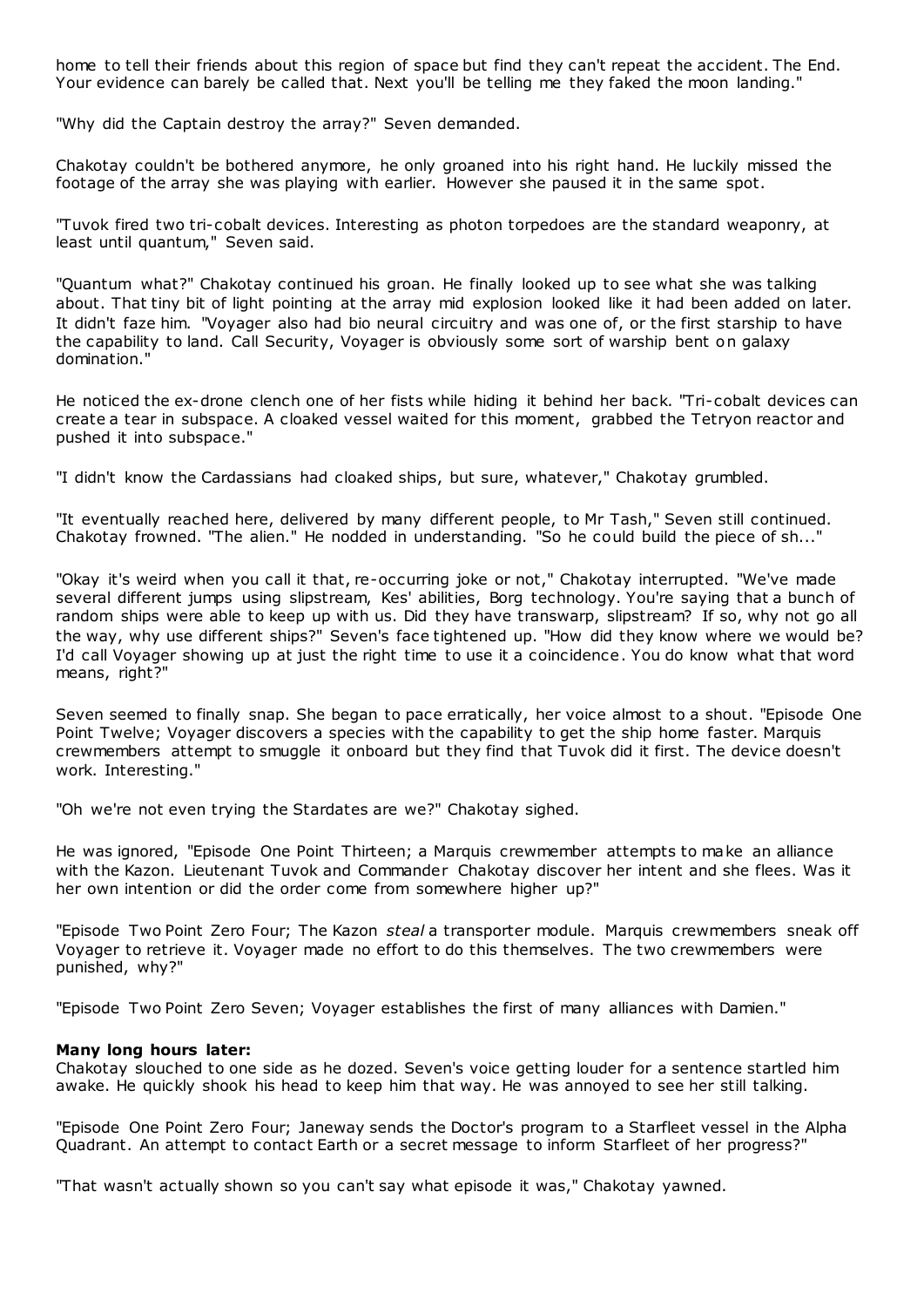"Irrelevant," Seven quipped harshly. "Each alliance was called diplomacy. What it really was, was an attempt to establish a tactical infrastructure in the Delta Quadrant."

"If the Captain's job was to make tactical friends everywhere, she sure did a rubbish job," Chakotay muttered quietly.

Seven raised an eyebrow, "what?" Chakotay shook his head. "There were two hundred and sixty three course changes in the name of exploration. In reality she was mapping..."

"Okay I get it. Big bad conspiracy, sure, I'm on it. Sheesh," Chakotay said while trying to escape. The doors were still sealed. Seven decided to let him go and unsealed them, he heard the click telling him so.

"You mustn't allow Captain Janeway to get a hold of that piece of sh..." he was already gone before she could finish.

Feeling like he had just lost a few weeks of his life, Chakotay hurried down the corridor. He ran into Morgan who was listening to music through some in ear headphones. "Hi!" she giggled. He ignored her.

They both stepped into the turbolift. "The Doctor freaked me out with his opera singing, now he's a ballerina in a tutu," Morgan said. Chakotay still ignored her. "Tuvok's snapped and he's gone on a killing spree," she tried again. He still ignored her.

The door opened and the pair stepped onto the Bridge.

"Are you all right?" Kathryn asked towards the viewscreen. It was a little fuzzy but the image of the alien they had met was clear enough.

"Just a little damage, nothing serious. I'll send the modifications to you. My piece of shoot is yours Captain. Safe journey," the alien guy said. The viewscreen switched off.

"I've got it," Harry grinned like a kid.

"Get that data down to B'Ella. Yey! We're going home!" Kathryn giggled.

Tom winced, "I wouldn't call her that to her face. It never ends well." He rubbed his ear.

"Who cares, Janeway's been on the Cherry Coffee again, she won't even notice," Harry mumbled.

Chakotay walked over to him so he could take the padd off him. "I'll take it to Engineering," he said.

"But..." Harry looked like he had been kicked in the nuts. Or told he couldn't take his favourite toy outside. Chakotay ignored him and stepped through the nearest door.

"Yey! We're getting closer to home using a piece of shh..." Kathryn said, the last word muffled by her sipping her coffee.

"How comforting," Tom muttered.

"God, what a big strop," Morgan grumbled.

Kathryn tried to turn around in her chair to look up at her daughter. "What?"

"That jerk just ignored me when I was talking to him. I hate him," Morgan huffed.

"No you don't. He's probably only in a bad mood," Kathryn said. All she got was an eye roll. She went to take one last sip of her coffee, only then noticing it had been snatched out of her hands. Her threatening growl was drowned out by Morgan's hyper giggles.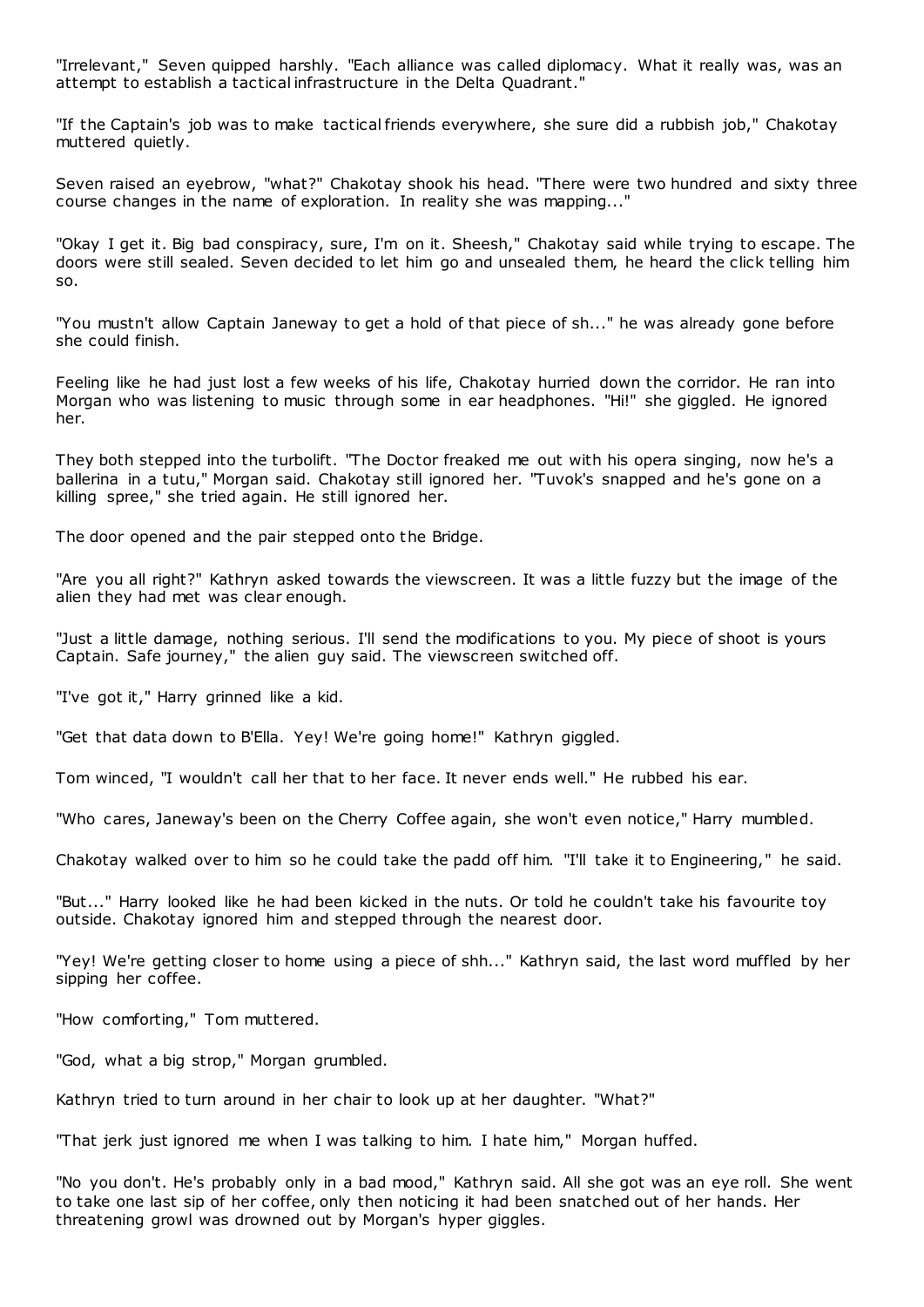## **Engineering:**

"I want you to add a .03 variance to these shield modifications."

B'Elanna briefly glanced at the PADD while wondering why he was whispering. Once she did she gave him a stare that made her worry that there was something wrong with him.

"That'll disrupt the emitters."

"And you'll need another six hours to get them back online. I know."

"Have you run this by the Captain?"

"No... and I'm not going to. Not yet."

Not long later the pair weren't alone, they had been joined by Jessie, Craig and James.

"Why would she do that? We'll still be twenty thousand lightyears away from Earth," B'Elanna stuttered.

"I knew it wasn't thirty five," Jessie commented to herself.

"I don't know. I want you to delay the shield modifications. I'll have a look at the readings myself," Chakotay said.

Harry walked up to the group. "Janeway and Janeway Junior were driving me nuts. Someone really has to do something, everyone's getting addicted to Cherry Coke again. It makes everyone act like drunken idiots," Harry said. Jessie, James and Craig daydreamed for a little while and they ran out of the room. "See what I mean?"

"Harry, we don't need any help, go and bug the Doctor," B'Elanna snapped.

"Okay," Harry whimpered and he hurried away.

*"Download complete," the computer's voice said.*

Seven's eyes sprung open, her jaw almost dropped in shock. She tapped her commbadge quickly. "Seven of Nine to Captain Janeway."

*"Jesus Christ Seven, you pick your moments, I almost fell off the seat."*

"I apologise but I need to speak with you in the Astrometrics Lab urgently," Seven said nervously. The sound of a toilet flush distracted her for a second, her eyebrow raised. "Oh."

*"Fine, as usual I'll drop everything for my favourite ex Borg drone," Kathryn's voice grumbled.*

Seven was about to reply to that but the comm bleeped off half through a very rude swear word.

Like before Kathryn was barely through the door when Seven barked at the computer, "Computer seal the doors, deactivate all sensors in this room!"

Kathryn just smirked though, "oh Seven, you're not my type but I'm flattered."

"No, I believe Chakotay and other members of your crew are involved in a conspiracy to resurrect the Marquis rebellion," Seven said.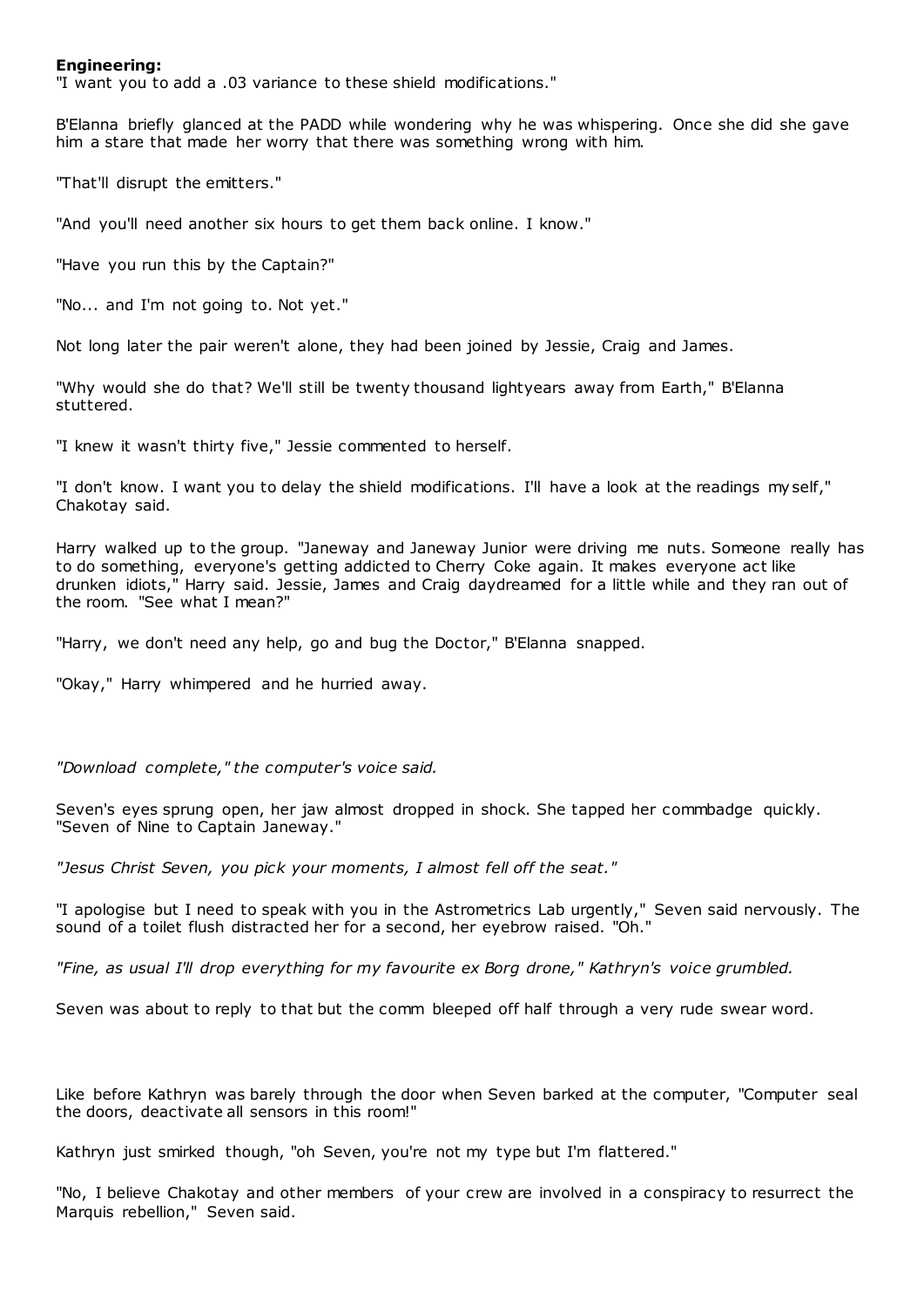Kathryn sniggered while she sipped her coffee. Once she was done she spoke up, "did Chakotay put you up to this, that rascal."

"Chakotay intends to launch attacks against Cardassian and Federation starships using the piece of sh..." A loud slurp interrupted her. "Captain, are you listening?"

"No, if I need to listen to anymore of this crap, I'm gonna need a bigger cup," Kathryn muttered. Forgetting the doors were sealed she turned to leave, only to nearly walk into them. Seven heard the deadly growl but didn't worry about it.

"As improbable as it sounds, I have found compelling evidence to support my theory," Seven said while turning completely around to tap on the station.

## **Many more long hours later:**

Kathryn was busy imagining various different ways to kill Seven. She was currently on strangle her with her own catsuit when Seven unknowingly to her reached the half way point.

"Episode Three Point Sixteen; a subspace rift appears inside the ship which threatens to tear it apart. It stops for no reason at all. The phenomenon was never investigated or mentioned again. Episode One Point Zero Three; Kes made a sudden decision to leave the ship. Apparently she thought that the crew had been manipulated into forgetting key information about this incident. Was someone trying to silence her?"

"Seven," Kathryn yawned.

To Kathryn Seven's response to that was, "blah blah, don't interrupt me, I'm so special, blah blah."

"If I don't get another coffee two hours ago I will be forced to kill the person nearest to me," Kathryn warned her.

"Blah, blah, blah, I'm better than you cos I'm Borg, character development, what's that, blah blah," Seven apparently said in Kathryn's point of view. Seven's voice finally started to fade away but so did the surroundings. Kathryn landed face down on the console and started to snore.

"Captain! How dare you fall asleep while I'm saving the day!" Seven snapped at her.

Kathryn waved her off, still half asleep. Seven continued anyway as if she was fully awake, despite the obvious drool.

After Seven had released Kathryn from her prison, the ex Borg was walking down the corridor. Everytime somebody walked by her she'd turn her head to watch them until they were gone. Her shoulders were higher and tensed up. When no one was around her head would dart side to side.

She almost leapt out of her catsuit when the only two kids on the ship ran straight over to her. It didn't help when they were followed by Morgan. Seeing her made her even more tense.

"Hi Seven. Kiara says you're a scary know it all with big bubs, prove her wrong," Naomi said.

Morgan pulled a face, "no, I said that."

"Yeah and Morgan said that mum said you liked sticking your nose in stuff. That's gross," Kiara said.

"Not literally," Morgan corrected her. Kiara stared up at her blankly. "She doesn't actually stick her nose in stuff. It's just another way of saying that Seven likes to be in every episode and every scene, and everyone must worship the ground she walks on."

"That sounds more like you, how many scenes did you stick your nose in? At least I do something useful," Seven snapped at her.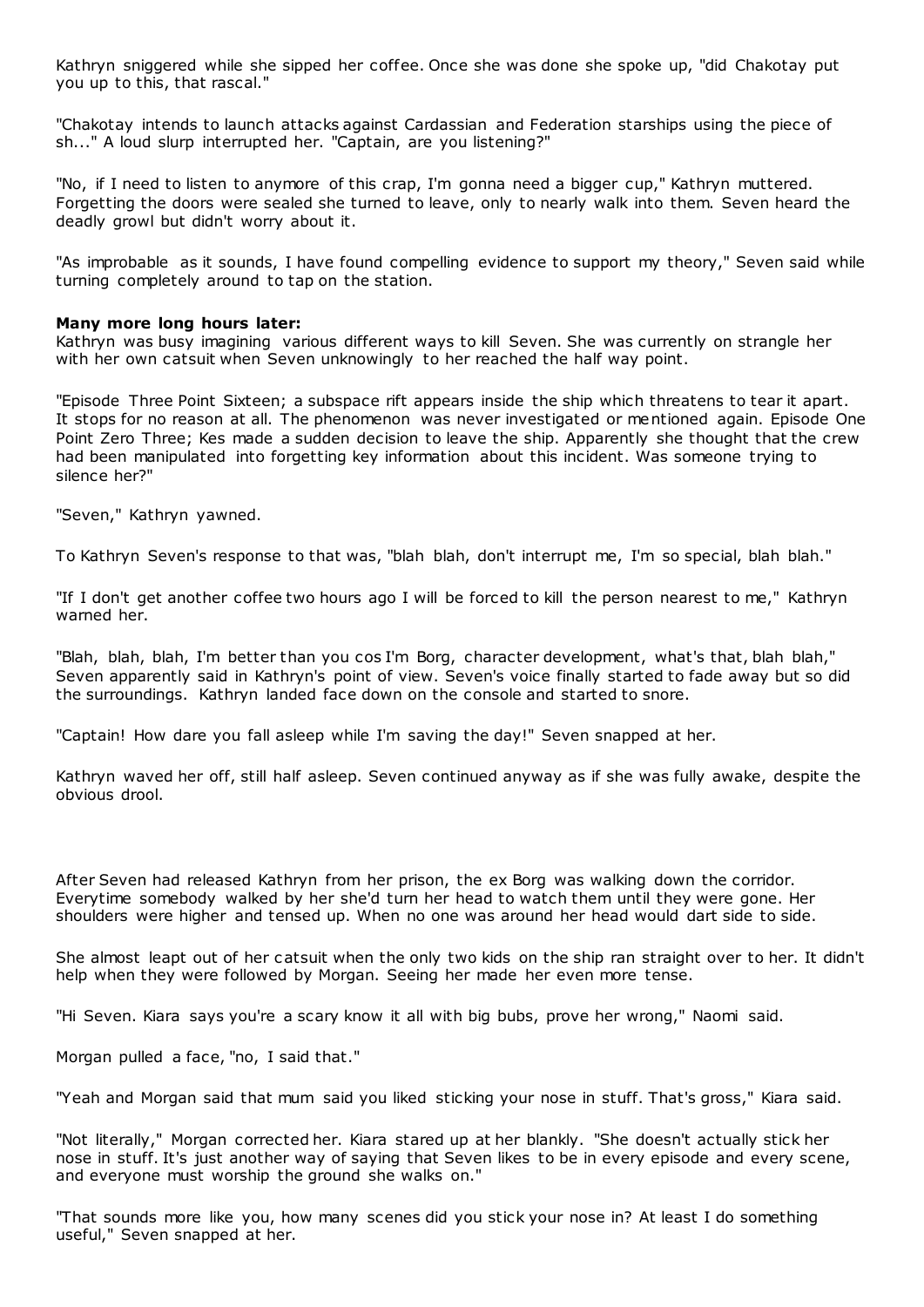Morgan giggled, "oooh, Barbie now comes with a handbag."

Naomi pouted at the two of them, "stop being mean. It's not her fault she's clever and helpful. You're jealous."

"No, I like my bubs the way they are," Morgan said.

Seven scowled back at her, then looked down at Kiara. "Your parents. Which side are you on?"

"What? I love both of them," Kiara was obviously confused. She wasn't the only one, the other two girls stared at Seven blankly.

"And you, your father was Ktarian. The Ktarians were officially with the Federation but they sympathised with the Marquis," Seven said.

"Oy! Stop being so horrible, they're just kids and I'm the one..." Morgan said angrily.

"Who's side are you all on, Chakotay's or Janeway's?" Seven asked angrily.

Kiara started crying, Naomi tried to comfort her.

"Tell them it's too late, get lost!" Seven yelled. Kiara ran off in tears and Naomi followed her.

Morgan pushed Seven so she'd stumble back a few steps. "Haven't you got anything better to do than pick on little kids?"

"Who's side are you on?" Seven asked.

"Definitely not yours. No one makes my sister cry and gets away with it," Morgan said angrily.

"Well maybe I'm tired of everyone ignoring me or insulting me, when all I've done is help this crew on their journey," Seven grumbled.

Morgan laughed but insincerely. "Oh really? It was super helpful when you tried to get us assimilated. Took off to get assimilated, pissing off the people we were trying to get to let us through their space. Made us lose slipstream. Intentionally pushed the Doc into a mental breakdown. Mention you were a Borg in every situation, even if has nothing to do with you..."

"Well there would be better examples if you didn't steal everything from me," Seven said. Morgan's jaw dropped. "Admit it. You want to be me and you can't stand the fact that nobody cares about anything original you do, unless it's wander around the ship like a drunken fool."

"It was coffee. Mum chucked about fifty spoons of coffee in her replicator order!" Morgan snapped. "I'd never want to be like you. I have some self respect... and a personality for that matter."

"Yes angry and stroppy teenage girl who slags people off and listens to bad music . There's something that's never been done before," Seven scoffed.

Morgan couldn't help but growl like her mother would. "I'm being judged by the cow that has to be dressed in a painted on suit to lure in the boys, and whose only character development was faking a smile into a mirror and a crying scene that is retconned later c os apparently *I don't cry, I must be broken*."

Seven's eyes narrowed.

"Don't get me started on the *I don't have dreams* or *I'm incapable of loving people without flipping a switch cos I'm Borg* rubbish later. I have plenty of examples of that being wrong. It's almost like any signs of growth isn't part of your character. It has to be undone, erased so you're back to your boring one dimensional self, just to do the same story all over again. Weird that."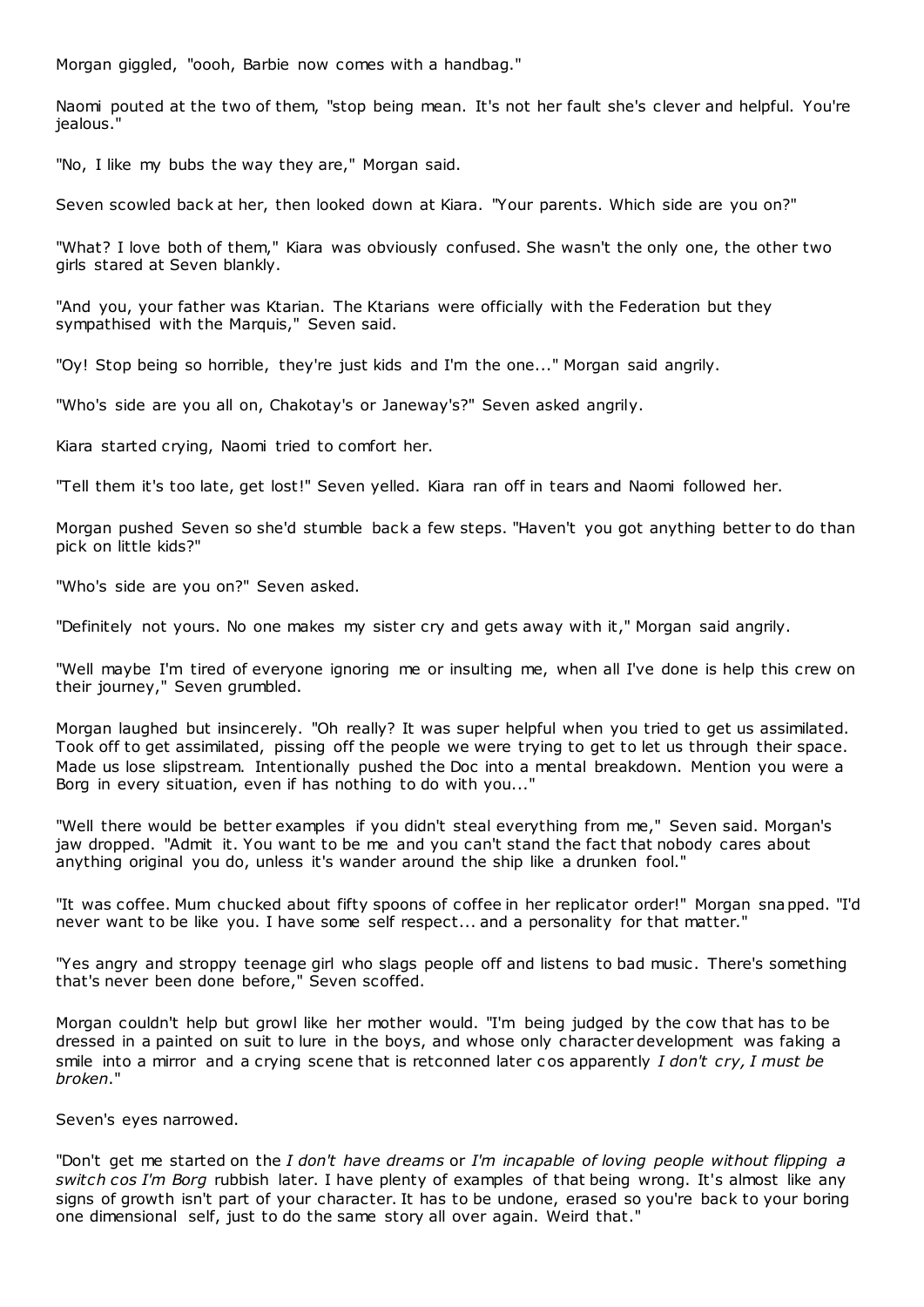#### **Cargo Bay Two:**

"Is it true?" Kathryn asked.

"What?" Chakotay raised his eyebrow.

The two seemed to be in the middle of a suspicious staring contest, with phasers on their belts.

"That you're a two timing son of a bitch," Kathryn growled.

"No, you're the two timing one," Chakotay said.

"What's that suppose to mean, Tattoo Boy?" Kathryn asked angrily.

"It's *supposed*. I know all about your plans, you're not going to get away with it," Chakotay snapped back.

"There's no plans you little nit wit. Now off to the Brig with you!" Kathryn said with danger in her voice, her eyes sharper than usual.

"Why?" Chakotay asked.

"Don't act dumb, because you already are. Anyway I found out about your little plan for the piece of sh..."

"It's a catapult," Chakotay interrupted.

Kathryn saw red, her finger snapped up to point at him. "Will people stop interrupting me! You're not the censor bar! Typical, you tried to say that I had plans for it. Nice cover you sneaky buffoon."

"Wait a minute. Seven said the same thing to you that she said to me?" Chakotay asked.

Kathryn blinked a few times, then she caught on. "The cheeky cow! She set us up."

*"Sickbay to Janeway."*

"Go ahead, and make it quick," Kathryn said.

*"Morgan was found unconscious on Deck Ten."*

"Oh god, is she all right now?" Kathryn stuttered. Chakotay looked on with the same worried expression.

*"She's fine because I'm just so great."*

"I want you to come to Cargo Bay Two. You'll have to scan Seven's new alcove," Chakotay said.

*"I'm on my way now."*

Kathryn and Chakotay headed out the door. "Chakotay, forget everything I've just said," Kathryn said.

"Done," Chakotay said. They left the Cargo Bay.

#### **Meanwhile:**

"You were originally a member of the Federation, but you let the Marquis walk all over you. Who's side are you on?" Seven screamed.

Who was on the receiving end didn't answer her. It couldn't. Still Seven was outraged and pointed her finger angrily at the window.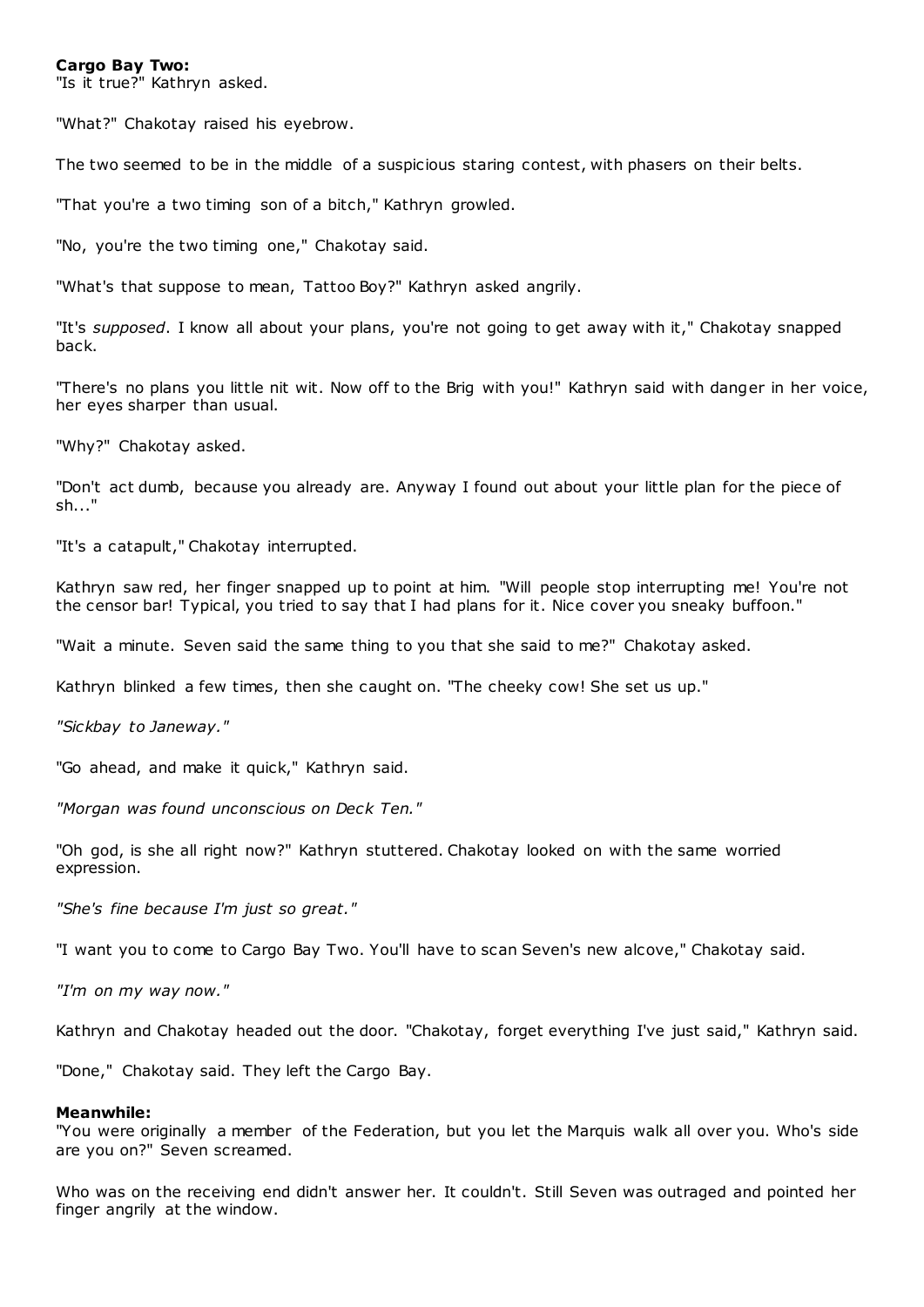"I knew it, you're in on it too!" she roared.

The object through the other side of the window still didn't say anything.

Seven's cheeks were bright red from the shouting. Her hair had fallen out of her usually impossibly neat bun, a bruise had swollen up her eye. Both looked more bugged than usual. "Fine, I'll show you!"

She huffed about a bit while trying to figure out the silly controls at her fingertips. Once she did she turned her back on her latest victim with a flourished *hmph* and nose in the air.

Voyager still sat there and said nothing, enraging her further.

## **The Bridge:**

Kathryn and Chakotay stepped on the Bridge just in time to see the Flyer fly off ahead of them. Oh and Tom sobbing over the helm.

"Seven's taken the Flyer. She's screwed up the tractor beam targeting sensors and the helm isn't working correctly," Harry reported. "We can't beam her off either, she's done something to alter her bio signature."

Chakotay groaned. "This is why people hate characters that can do anything. They're always the ones to do stuff like this."

"Yes, how hard is it to think up some real obstacles, something related to the plot. Not this character is a genius and out thinks us before we've even done it," Kathryn said. She stared at Tom in distaste. "What is he..."

Chakotay rolled his eyes. "Tom, maybe the helm would work if you stopped leaning on it."

Tom sniffled, then stopped, immediately perking up. "Oh right."

"Yeah that's better," Harry bluntly commented.

"We can't chase her forever," Chakotay pointed out.

Kathryn glanced towards Tuvok, "target her propulsion and weapons."

Tom cringed, "that's your solution to everything."

He could feel the death glare heating up his back. It didn't help that the phasers fired were displayed on the viewscreen. They may as well have turned around and hit Voyager.

"Targeting scanners are out of alignment," Tuvok explained before she asked.

Kathryn's whole body tightened, smoke started to rise. "I hate that stupid piece of shi..."

*"Doctor to Janeway."*

"Oooh so close to saying the whole word," Tom complained.

*"Seven downloaded too much data into her cortical implant. She's trying to make sense of more information than she can process."*

"Oh so like Tom in a meeting. Only instead of conspiracy theories it's bad *look at me* jokes," Kathryn nodded in understanding.

Tom bit his tongue for now, but his head was swimming with many swear words.

"Beam me aboard the Flyer," Kathryn ordered.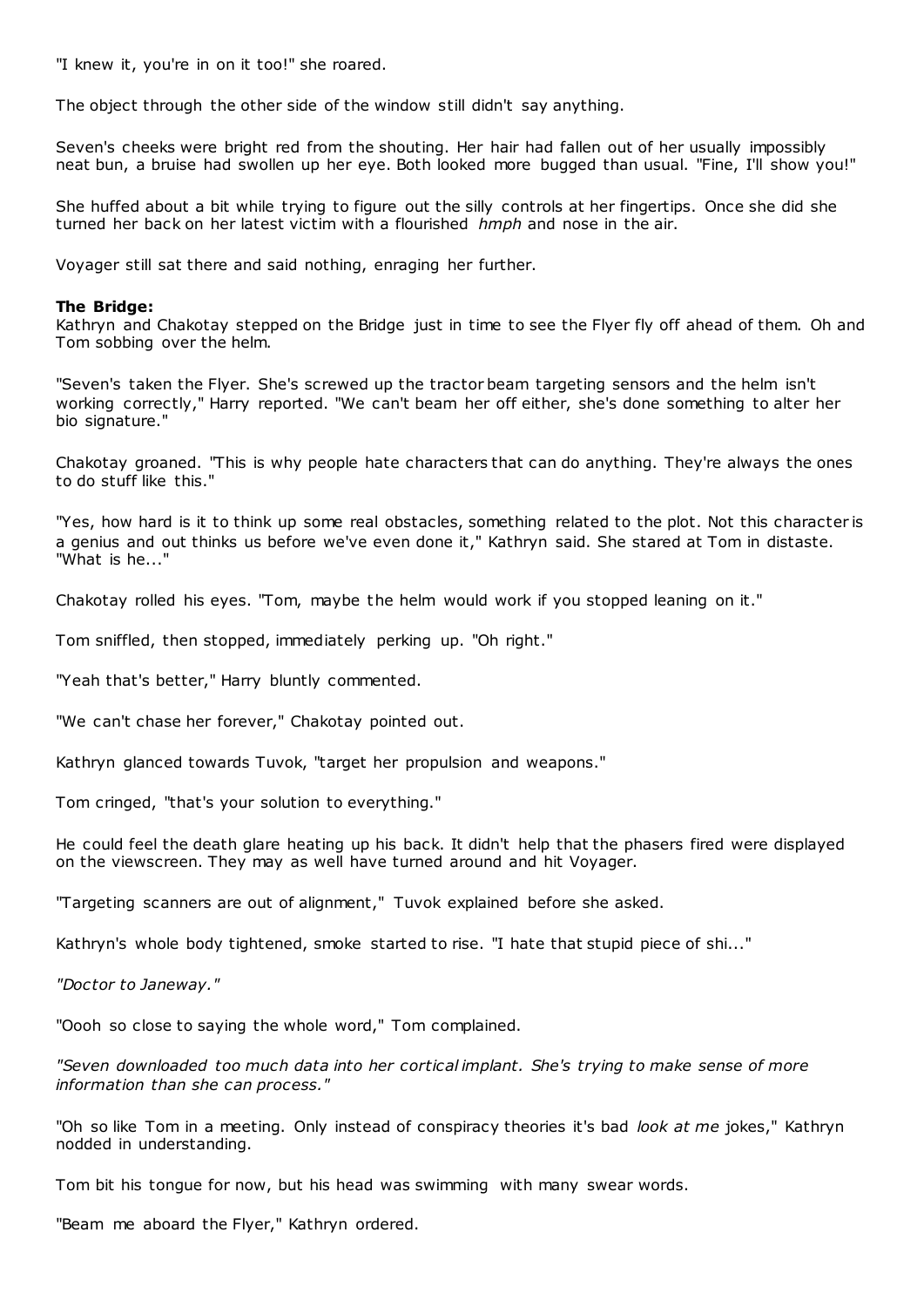"You know, we do have a transporter room. If we can beam from here, what's the point of it?" Harry questioned. He soon melted from the rays emanating from Kathryn's glare.

Chakotay turned to face her, "I'm going with you."

"No, she's going to bed without any supper," Kathryn joked.

"This isn't part of your mission, is it?" Chakotay said, not seriously. The slight lip curl at the end of his sentence gave him away.

"Is it part of yours?" Kathryn asked with an amused glint in her eyes.

"Good luck," Chakotay smiled.

"Energise," Kathryn said.

Once she was gone Tom dared to say something, "what's her mission, to rid the universe of coffee? Is it yours to stop her?"

"It's clear who's winning," Jessie commented.

## **The Delta Flyer:**

Kathryn dematerialised only a few metres behind Seven. The ex-drone didn't seem to react. She carefully took a few steps forward only to bump into a forcefield.

"You came here hoping to stop me. You'll fail," Seven snarled with so much venom in her voice.

"No. I came here hoping to spank the crap out of you, kick you out and get my shuttle back. Do you know how long it took to build this thing? Three whole days!" Kathryn snapped.

Seven rolled her eyes, not that Kathryn could see. "Your orders are irrelevant. I'm no longer under your command."

"I don't remember saying any version of the word order," Kathryn butted in.

"You deceived me," Seven seethed.

It was Kathryn's turn to roll her eyes. Her arms folded tightly to stop them flying to her hips. "News flash; any fake Marquis or Starfleet conspiracy would have nothing to do with you. Typical."

"I realise that!" Seven snapped back, briefly turning her head to one side. "I found out what your true objective is."

"Gee, I wonder!" Kathryn groaned.

Seven swung around to stare daggers at her. "Me."

"Shocking," Kathryn muttered.

Seven ignored her, she had another story to tell. Kathryn recognised that look, she went to have a sit down in the nearest seat. "Stardate 31611..."

"No episode numbers this time?" Kathryn murmured.

"The Federation sends my parents to study the Borg Collective..." Seven explained.

Kathryn's eyes turned deadly, her fists even clenched. "What the hell? Were the original writers on crack or something?" Seven wasn't sure what to say to that yet. "The Hansons sent themselves.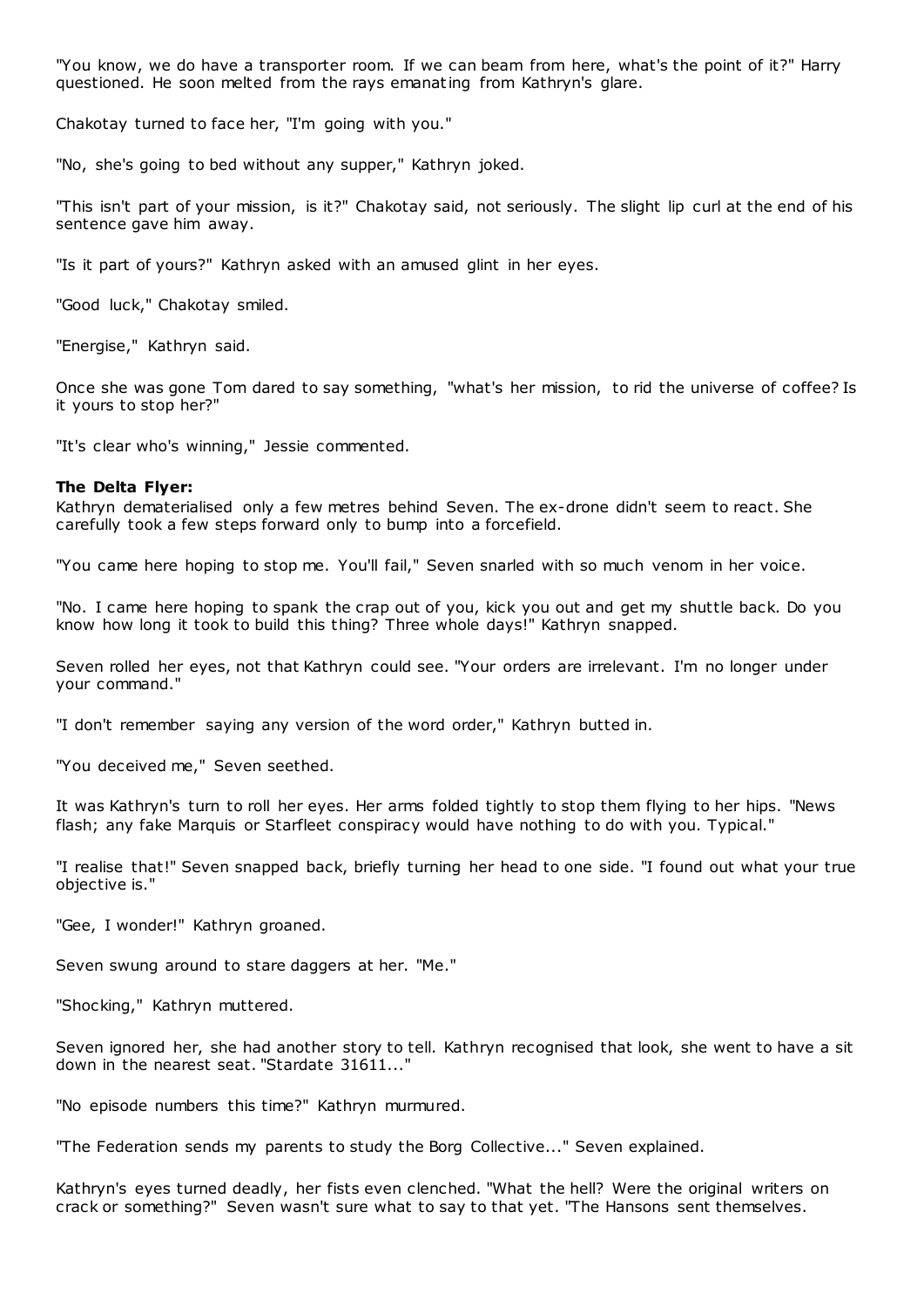Starfleet had never heard of the Borg until the Enterprise encountered them, twelve years after the Hansons left. Them knowing at all is a plot hole in itself."

"But..." Seven tried to interrupt like she kept doing.

"Oh no I'm sorry, please go on. I want to hear the rest of this crap," Kathryn said.

"They knew we'd be assimilated. That was their intention," Seven continued on.

Kathryn giggled into her hand, "evil megalomaniacs aren't we? Thirteen years after we sent a family of three to their doom, Starfleet were all shocked that Picard was taken the exact same way. Interesting."

"Voyager is sent to the Delta Quadrant with orders to retrieve me," Seven said. Kathryn bit her lip to stop herself laughing out loud or even talking back this time. "When they reach Borg space Captain Janeway negotiates an alliance with the Collective in exchange for information regarding Species 8472. They agree to give her Seven of Nine."

The lip biting only worked for a few seconds. "That last line I could believe."

"Janeway then extracts implants from my body to remove any knowledge I have of her agreement with the Borg. Janeway then finalises plans to use the piece...'

"Yes, crap is one way of putting it," Kathryn mumbled to herself.

"To deliver Seven of Nine to the Alpha Quadrant; where Starfleet will dissect and analyse the drone to gather tactical data to fight the Borg," Seven finally finished.

Kathryn shook her head. "Once again we're forgetting about Jean Luc Picard, the man the Borg picked as a leader role. If we wanted to dissect anyone it would be him. Though my mistake, that happened after the Hansons went after a species we had never heard of. My bad!"

"I won't allow you to complete your mission. If necessary I will destroy the piece of sh..." she paused to wait for the interruption. "And myself."

"Why couldn't you take one of the older shuttles? Those things are great at crashing into things," Kathryn questioned seriously.

"See, you have no argument," Seven hissed.

Kathryn's eyes widened in anger, "what the hell have I been doing this whole time?" She inhaled deeply to calm herself down. "So, you're saying that the entire reason for our journey. No, the entire premise of this series, was just to bring your majesty on this ship?"

"All of the evidence is too coincidental to ignore," Seven said.

Kathryn seemed to think about it. "So the first three years was just a waste of time. Prep work before the main star of the crew shows up. She who shall save us from difficult situations and character development."

"No. You want to use me to destroy the Borg. I will not be a pawn any longer!" Seven snapped.

"It would explain a lot. The Borg are a bunch of balls," Kathryn said quietly to herself. "Without the Species 8472 invasion, how would we have been able to negotiate?"

Seven stared blankly while thinking of a response.

"Better yet, if my goal was to destroy the Borg, why wouldn't I just improvise and do nothing to help them?" Kathryn asked. "I'm sure Species 8472 are in on it too. Just like the Marquis, the Cardassians, Seska, the Borg themselves, my mum, the tooth fairy..."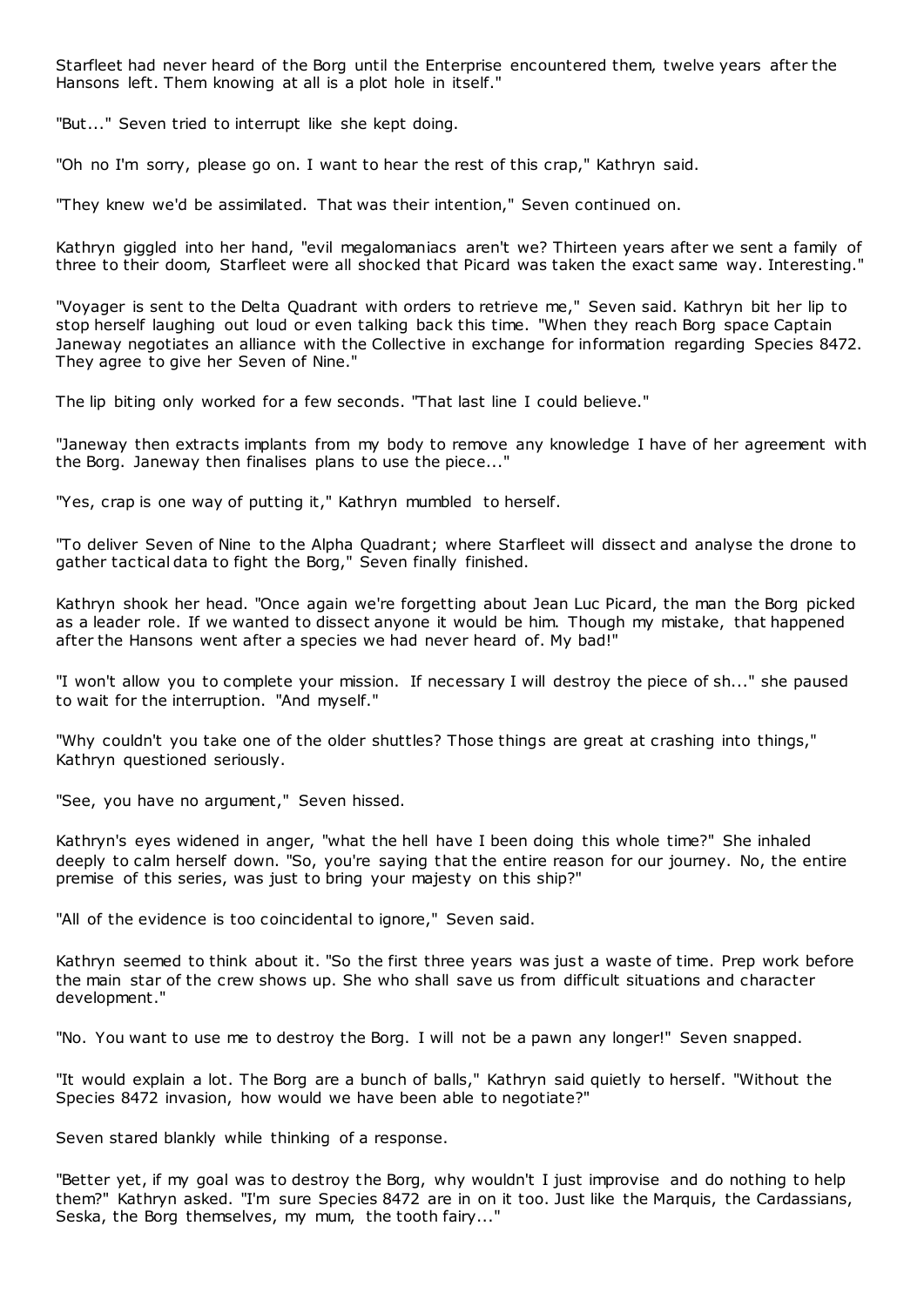"Why do you continue to mock me?" Seven demanded.

"I bet Q is in on it too. He likes doing things like this," Kathryn finished her sentence anyway. She frowned at the drone while her fingers began to drum on the nearby console. "Let me tell you what the real conspiracy is. You couldn't be bothered to learn things like everyone else does, so you make this modification to your alcove. Doing this makes you no better than a walking USB dev...'

"USB?" Seven was obviously confused.

Kathryn shrugged, "I wanted to insult you so I went with ancient t echnology you'd be aware of. As you're not, let's go old school. A walking floppy disk instead of a Human being. Basically the floppy disk can't fit all of the information being written onto it. The only way to do it is to compress the data. Since floppy disks can only fit a tiny spreadsheet on it, if that, all you get is a garbled mess which is exactly the situation we're in now."

"I am not a floppy disk!" Seven snapped.

"I can't go any more outdated than that, most people probably don't know what a floppy disk is," Kathryn complained.

"No, I'm much more than just a data storage device," Seven said.

Kathryn pretended to look shocked. "But... I thought that's what you wanted. Wasn't that the point of the learn everything while you snore book on tape?"

"See, you have nothing but contempt for me. You never really wanted me to be a member of your crew. Why else would you violently disconnect me from the hive, why give me a hard time?" Seven said.

Kathryn nodded, "now finally we're providing some real evidence." Her face attempted to soften. "Look, when you were disconnected I was in the middle of pushing a Human being out. You meanwhile were trying to assimilate us. What else could we do? Sit and watch? I was irritable and I knew you would do this, so I sent somebody to deal with you. The disconnection was a surprise to even me.

"I may have given you a hard time but you weren't the only one. Days after having a baby I still don't remember making, my ship was adrift in Borg Space with an entire deck looking like Neelix's better dishes. It's been a stressful few years and I know I take it out on people. As I complained before, it's not all about you."

Seven stared down at her console, thinking deeply about what was said. The anger was still bottling inside of her though, it made it harder to do so.

"You know Kiara told me that Naomi spends more time with you than her," Kathryn said. Seven looked around with a surprised expression. "I guess that annoyed me too. But at least you are capable of acting Human. Perhaps concentrate more on that, than trying to find ways to alienate yourself from everyone else."

"Naomi Wildman, she wanted me to play kadis-kot but I was more interested in finishing my alcove," Seven mumbled, realisation washing over her.

The shuttle trembled, the consoles began bleeping afterwards. Seven turned back to look but the familiar tractor beam light shone on the windows.

*"Shuttle Cochrane to Delta Flyer. We hadn't heard from you in a while, so we're taking you back," James' voice said over the comm.*

Seven tensed up again, which Kathryn noticed. She tapped her commbadge. "Using a shuttle to get around Seven's alterations, not bad."

*"Oh my god, are you ill?" Craig's voice stuttered. Foster and Thompson's voice sniggered quietly.*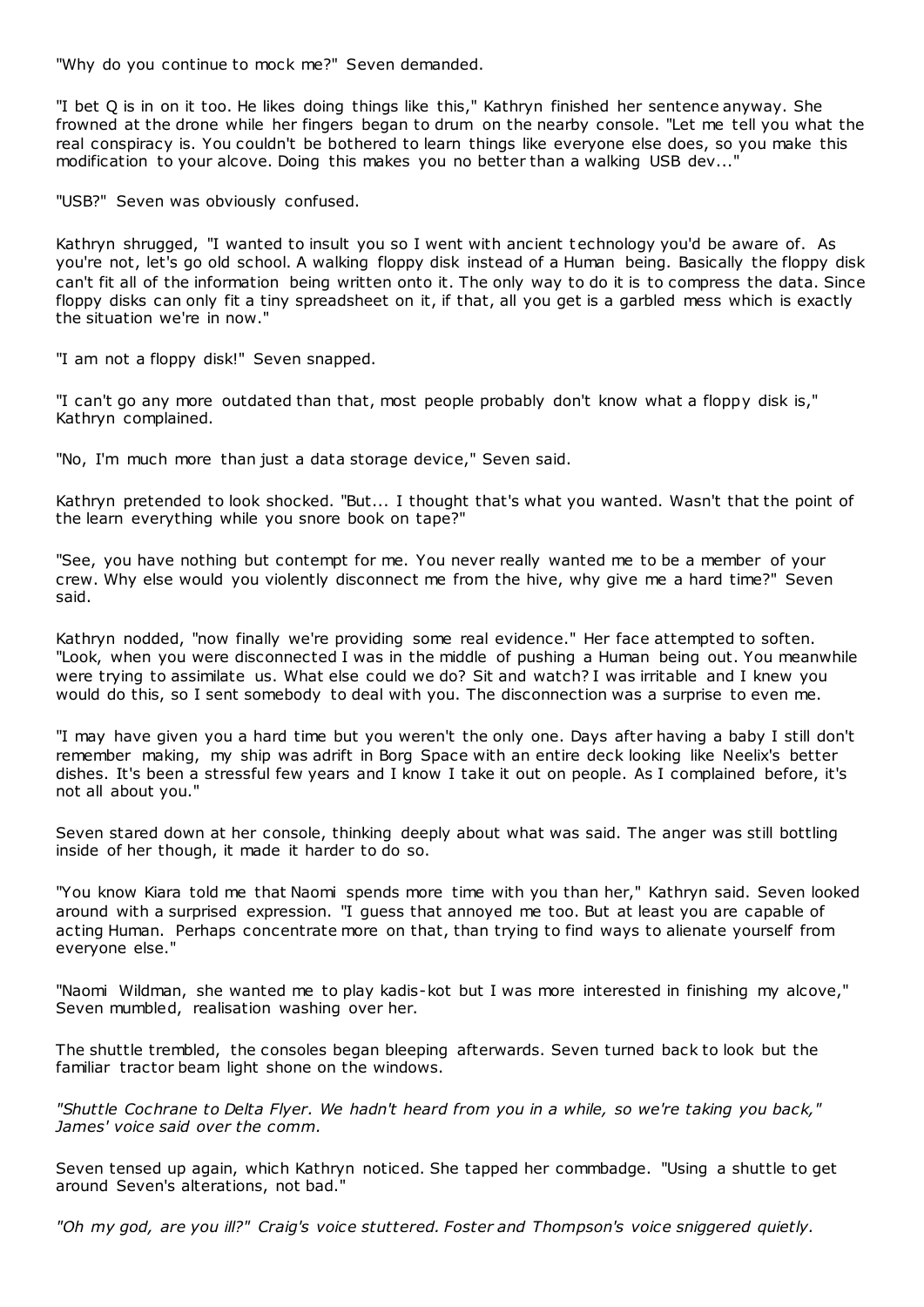Kathryn sighed impatiently. "Why would I... oh cos I gave a compliment, very funny." She looked towards Seven, "hopefully we won't need a Security team, right?"

"Correct," Seven nodded. Kathryn knew she wasn't lying as the sound of the forcefield lowering immediately followed.

"Good, cos I can't do anymore sappiness. I haven't had enough coffee yet," Kathryn said honestly.

Seven couldn't help but smile, which took Kathryn aback as she hadn't really seen it before. She smiled back afterwards.

It seemed like a nice moment until Kathryn spoke up again, "so, about my daughter having to go to Sickbay?" Seven's face fell.

*Captain's Log Supplemental: I swear we've been ripped off. That bloody alien said he jumped five thousand lightyears but we only managed three. I suppose they don't call it a piece of shit for nothing.*

The rest of the table stared at her open mouthed, little Kiara just giggled instead.

"What?" Kathryn said curiously.

"You actually said it," Chakotay muttered.

Kathryn rolled her eyes, "well we ran out of good interruption ideas on the second, maybe first time it was said. It was annoying."

Kiara opened her mouth, "sh..." Chakotay quickly put a hand over it. He heard a little innocent whine come from her.

"Sooo, conspiracies huh?" Morgan said quickly.

"No, it's not true. It was just Seven's imagination," Chakotay said.

"Oh, well don't even think about it or I'll make you regret it," Morgan said in such a way that made the adults think she meant it.

Kathryn laughed, "yes ma'am."

"It's not crunch time mum," Morgan smiled. Kathryn faked a scowl her way. "So you two coming to blows was a rumour?"

"I wouldn't believe a word of it," Chakotay answered.

"Me neither," Kathryn smiled. Chakotay did the same. "I'd win before he'd raise his fists anyway."

"Thanks," Chakotay laughed.

Morgan sipped on her cup, "mmm, coffee is actually quite nice."

"Actually it isn't coffee. It's just that Cherry Coke stuff flat and hot," Kathryn said.

Chakotay waited to see how Morgan reacted to that. She just shrugged and continued drinking the so called coffee, then he allowed himself to smirk. "Seven was malfunctioning. We don't have that excuse."

Kathryn smiled warmly at him. "You're right. We've been through too much to stop trusting each other now."